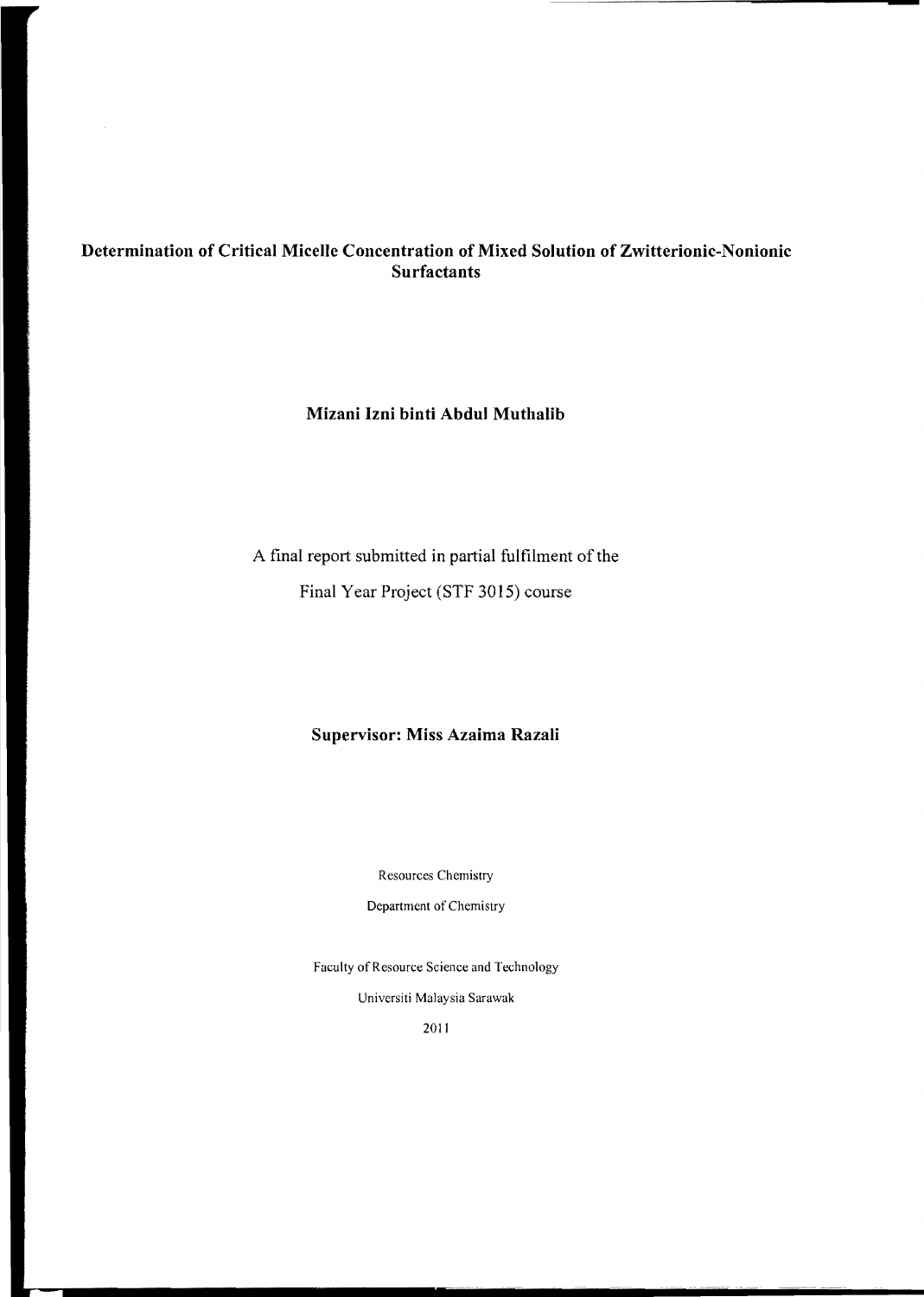#### **ACKNOWLEDGEMENT**

First of all, I would like to express my sincere gratitude to my supervisor Miss Azaima Razali for helping me to complete my final year project. Throughout this work, I appreciated her guidance, advice, her patience all the time and scientific support throughout the period of my research, and also I am very grateful for the chance she gave me to work with her and learn the new things from her.

Beside that, thanks to all professors and lecturers of the Department of Chemistry in Faculty of Research Science and Technology (FRST) at the Universiti Malaysia Sarawak (UNIMAS) for giving me the possibility to study and learn something new from the research that I have been done. Sincere thanks to dean of Faculty of Research Science and Technology for his gratefully appreciate financial and scientific support.

I like to specifically thank to my beloved parents, for their love, understanding and support from the moment that I was born. Without the peaceful atmosphere at home that they created, I would have not reached this point in my life.

Also, I would like to express my gratefulness to Allah S.W.T, and thanks to all of my chemistry friends, the staff of the Faculty of Resource Science and Technology, and the laboratory assistants for their help, support and encouragement me throughout the period of my research.

I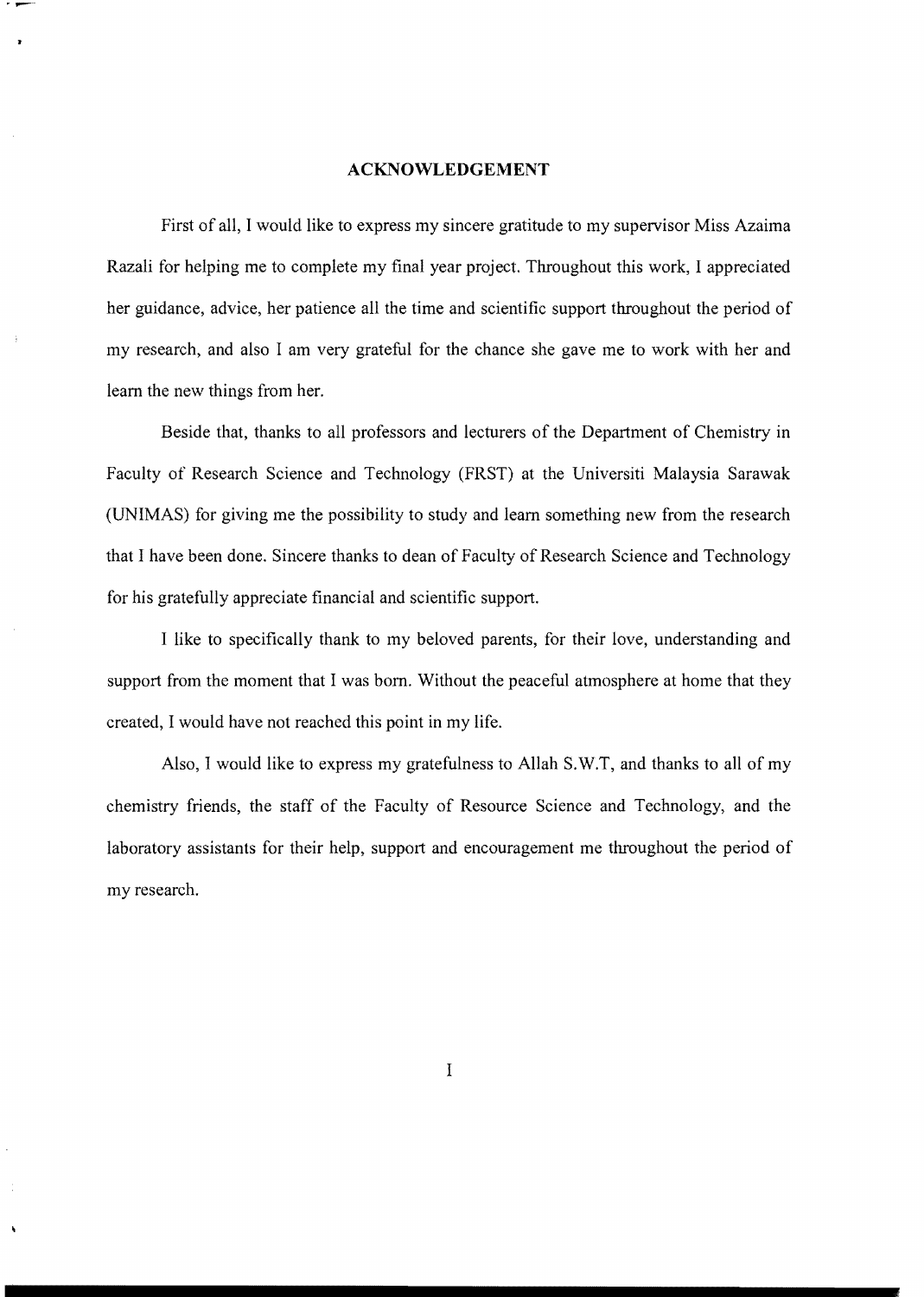|  | <b>Table of Contents</b> |
|--|--------------------------|
|--|--------------------------|

|                                                        | L            |
|--------------------------------------------------------|--------------|
|                                                        | $\mathbf{I}$ |
|                                                        | Ш            |
|                                                        | V            |
|                                                        | VI           |
|                                                        | 1            |
|                                                        | 2            |
|                                                        | 5            |
|                                                        | 5            |
|                                                        | 7            |
|                                                        | 8            |
|                                                        | 9            |
| 2.1.3.1 Alkylphenol Hydroxypolyethylene (Triton X-100) | 10           |
| 2.1.3.2 Polyoxyethylene Lauryl Ether (Brij 35)         | 11           |
|                                                        | 12           |
| 2.1.4.1 Tetradecyl Ammonia Propane Sulfonate (TDAPS).  | 13           |
|                                                        | 14           |
|                                                        | 15           |
|                                                        | 17           |
|                                                        | 19           |
|                                                        | 21           |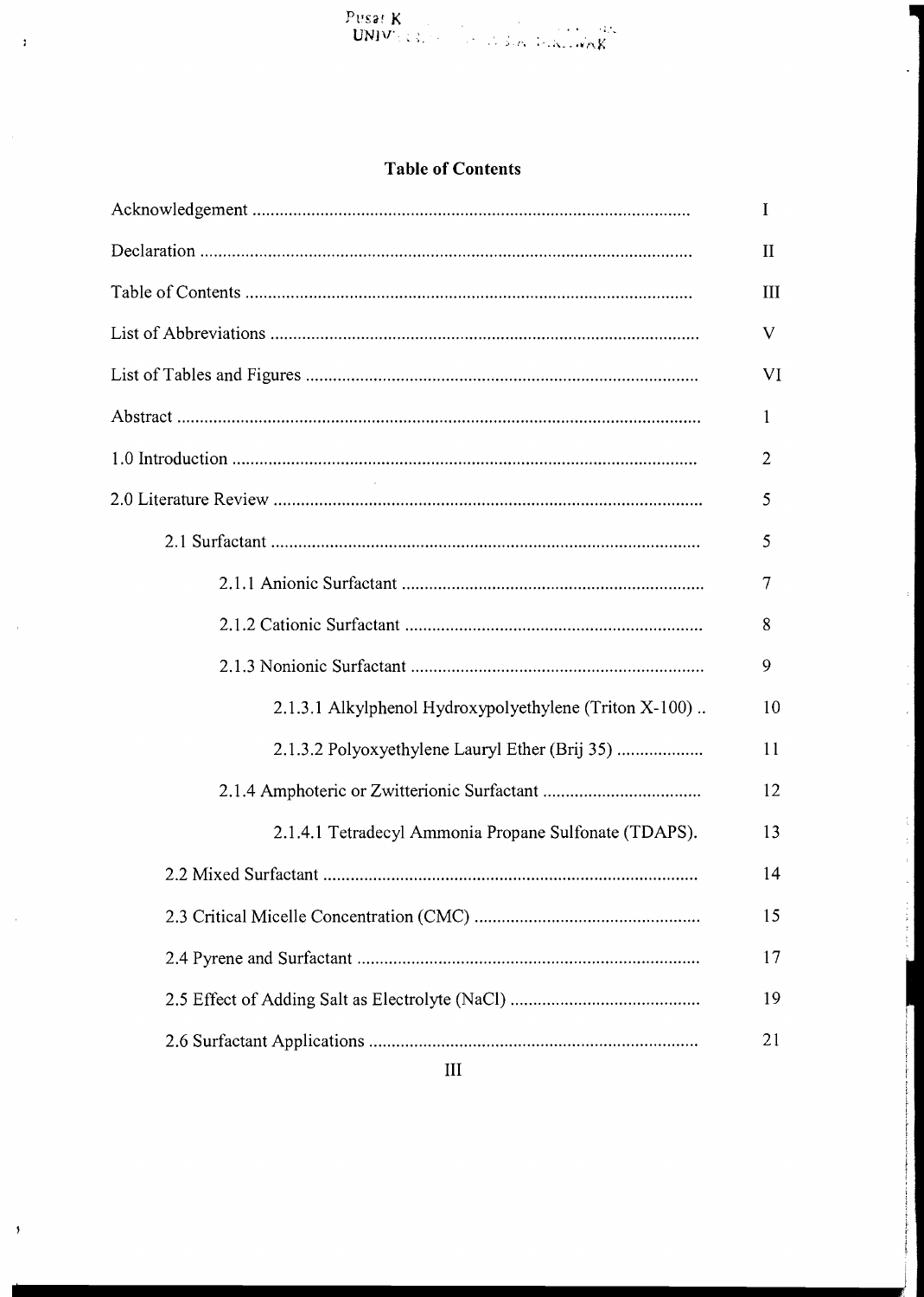|                                                                     | 24 |
|---------------------------------------------------------------------|----|
| 3.2.1 Single Surfactants Solution Preparation                       | 24 |
|                                                                     |    |
| 3.2.3 Effect of Adding Salt, Sodium Chloride (NaCl) in Surfactant   |    |
|                                                                     | 26 |
|                                                                     | 27 |
|                                                                     |    |
|                                                                     |    |
|                                                                     | 30 |
| 4.2.2 Mixture system of TDAPS with Triton X-100                     | 32 |
|                                                                     |    |
|                                                                     |    |
|                                                                     | 40 |
| 4.5.1 Hydrophobic and Hydrophilic Group of the surfactant Structure | 40 |
|                                                                     | 41 |
|                                                                     | 43 |
|                                                                     | 44 |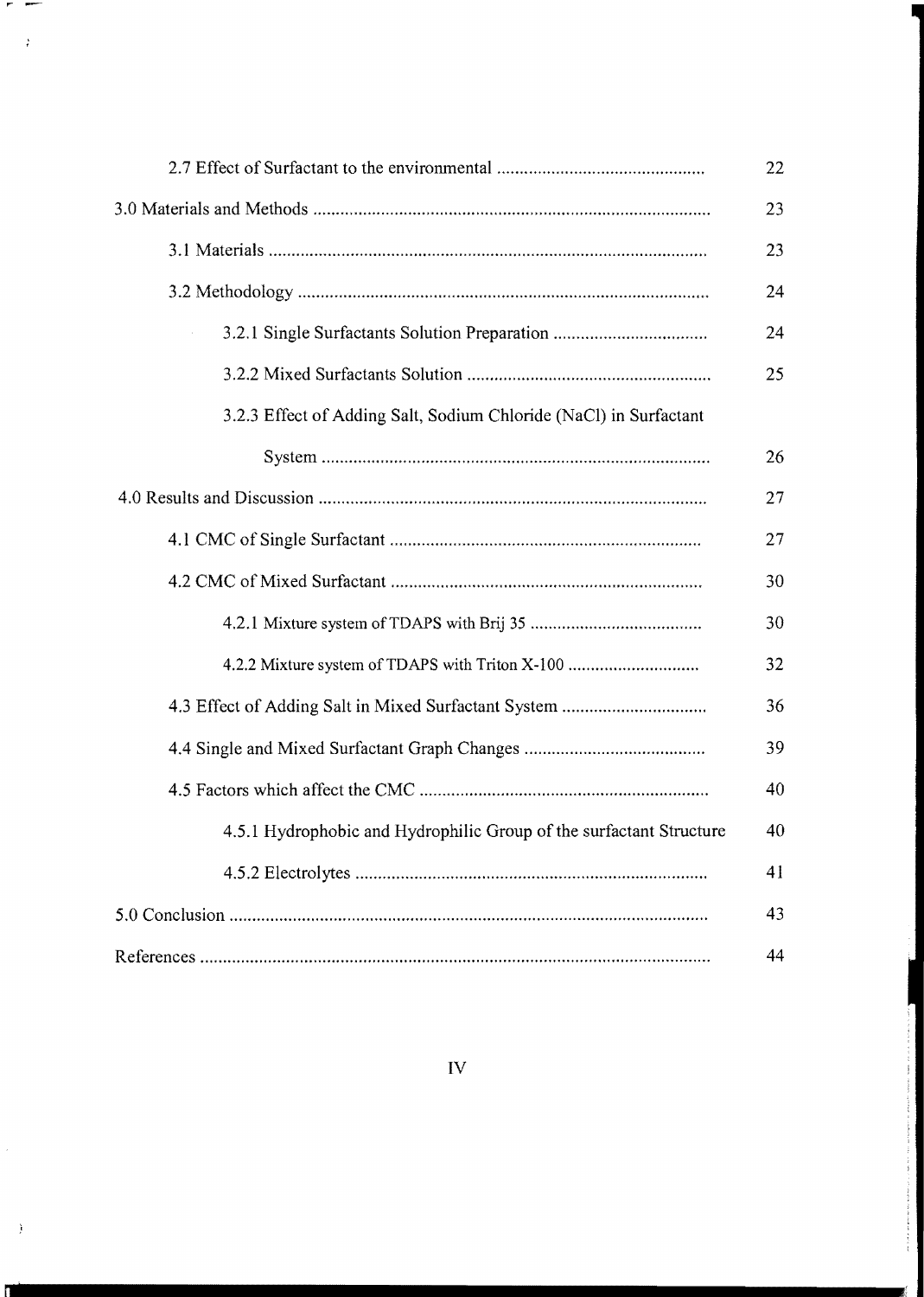# **LIST OF ABBREVIATIONS**

- 1. Alkylphenol Hydroxypolyethylene (Triton X-100)
- 2. Critical Micelles Concentration (CMC)
- 3. Hydrophile-lipophile balance (HLB)
- 4. Polyoxyethylene Lauryl Ether (Brij 35)
- 5. Sodium Chloride (NaCI)
- 6. Sodium Dihydrogen Phosphate Monohydrate (NaH<sub>2</sub>PO<sub>4</sub>.H<sub>2</sub>O)
- 7. Sodium Dodecyl Sulfate (SDS)
- 8. Sodium Phosphate Dibasic Heptahydrate (Na<sub>2</sub>HPO<sub>4.</sub>7H<sub>2</sub>O)
- 9. Tetradecyl Ammonia Propane Sulfonate (TDAPS)
- 10. UV Visible Spectrophotometer (UV -Vis spectrophotometer)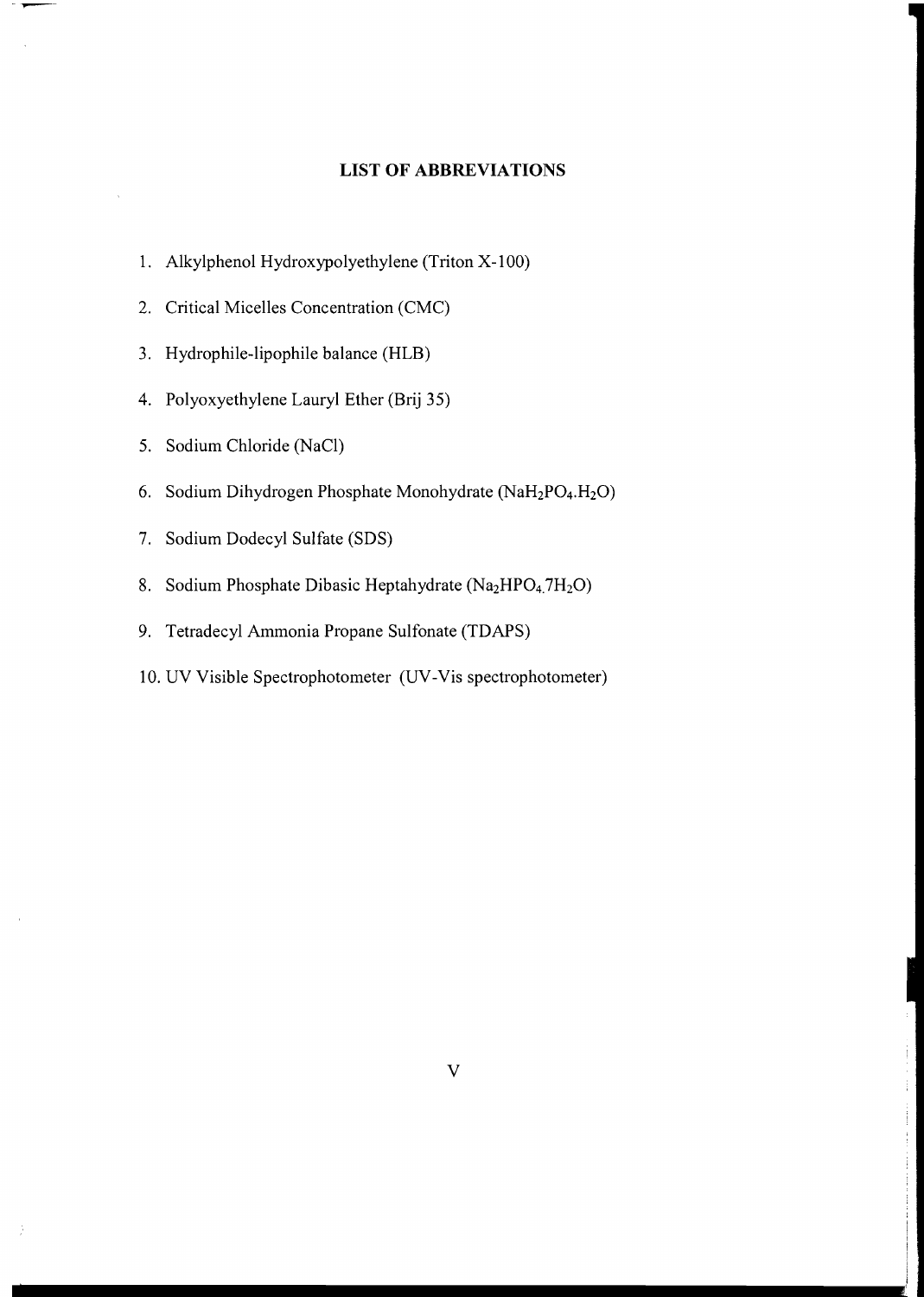## **LIST OF TABLES AND FIGURES**

- Figure 1: Structure of Triton X-100
- Figure 2: Structure of Tetradecyl Ammonia Propane Sulfonate (TDAPS)
- Figure 3: Structure of Pyrene
- Figure 4: Graph of absorbance versus concentration of nonionic surfactant, Brij 35 at different concentrations value
- Figure 5: Graph of absorbance versus concentration of nonionic surfactant, Triton X-IOO at different concentrations value
- Figure 6: Graph of absorbance versus concentration of zwitterionic surfactant, TDAPS at different concentrations value
- Figure 7: Graph of absorbance versus concentration of TDAPS in the mixture of Brij 35 (constant) with TDAPS
- Figure 8: Graph of comparison of absorbance versus concentration of TDAPS in the mixture ofBrij 35 (constant) with TDAPS
- Figure 9: Graph of absorbance versus concentration of TDAPS in the mixture of Triton X-100 (constant) with TDAPS
- Figure 10: Graph of comparison of absorbance versus concentration of TDAPS in the mixture of Triton X-100 (constant) with TDAPS
- Figure 11: Graph of absorbance versus concentration of mixture of TDAPS with Brij 35 with the addition of 0.5 M and 1.5 M NaCI
- Figure 12: Graph of absorbance versus concentration of mixture of TDAPS with Triton X-100 with the addition of  $0.5$  M and  $1.5$  M NaCl

#### **LIST OF EQUATIONS**

- Equation 1: Determination of CMC of the mixture system
- Equation 2: Determination the effect of electrolyte concentration on the CMC of ionic surfactant
- Equation 3: Determination the effect of electrolyte concentration on the CMC of non-ionic and amphoteric surfactants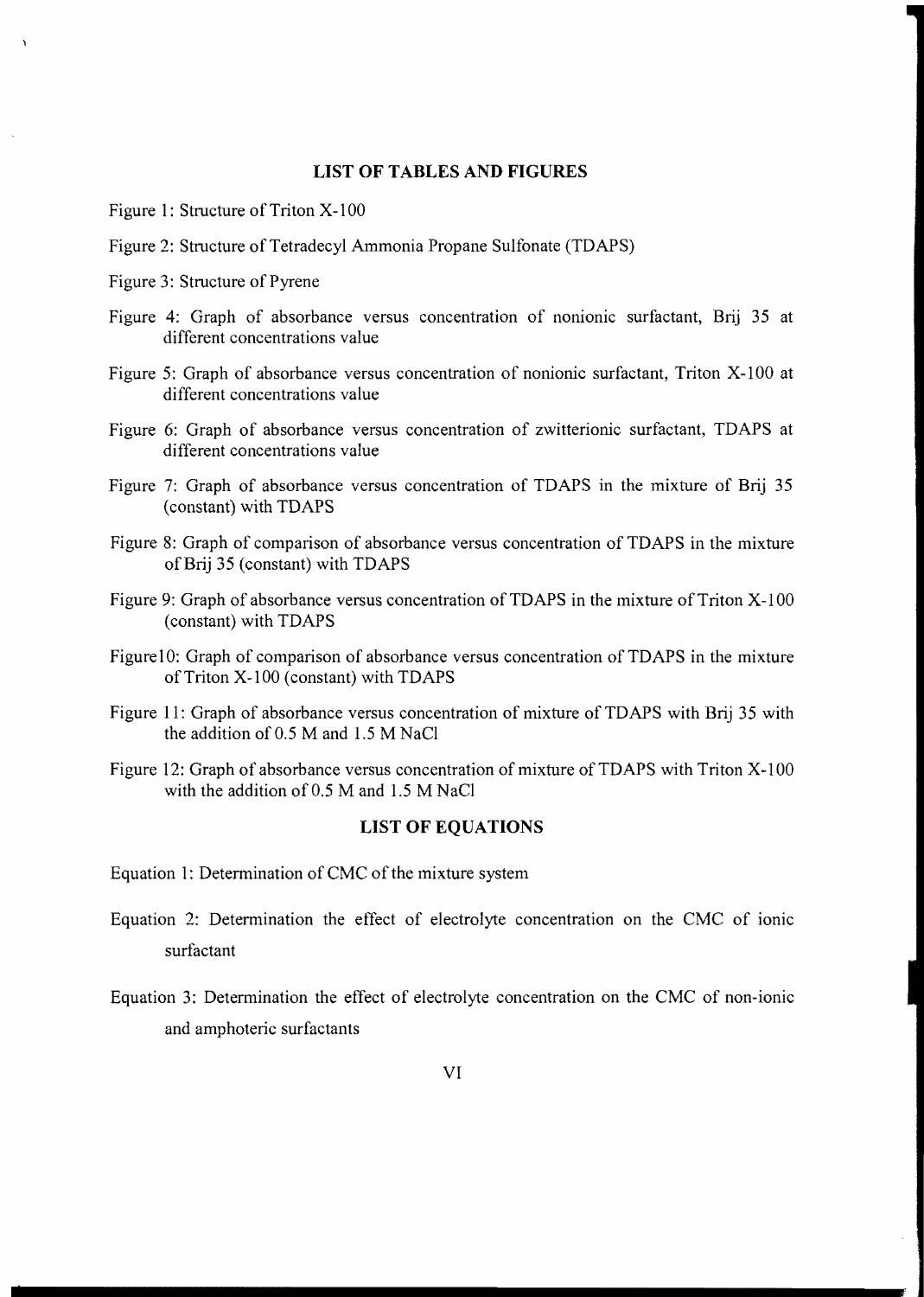# **Determination of Critical Micelle Concentration of Mixed Solution of**

## **Zwitterionic-Nonionic Surfactants**

## **Mizani Izni binti Abdul Muthalib**

Resource Chemistry Programme Faculty of Science and Technology Universiti Malaysia Sarawak

## **ABSTRACT**

Critical micelle concentration (CMC) of zwitterionic surfactant, 3-(N,N-Dimethylmyristylammonio) propanesulfonate (TDAPS) with two types of nonionic surfactant which are Brij 35 and Triton X-100 have been detennined. The aggregation behavior in mixed system of nonionic-zwitterionic surfactant solution was also studied in this research. Then, the CMC from single and mixed nonionic-zwitterionic surfactant system were compared. Besides, the effect of different concentration of salt solution, sodium chloride (NaCl) to the CMC of mixed nonionic-zwitterionic surfactant solutions was also detennined. Detennination of the CMC value has been perfonned in aqueous phosphate buffer at pH 7.0. From this research, we can conclude that mixed surfactant solution system has a better perfonnance compare to single surfactant and addition of sodium chloride lowered the CMC value of the mixed nonionic-zwitterionic surfactant solution system. UV spectrophotometer was used to check the CMC of single TDAPS, Brij 35 and Triton X-IOO and their mixture. The theory of "Beer's law" has been used to plot at a wavelength of maximum absorbance versus surfactant concentration.

Keywords: Critical Micelle Concentration (CMC), Surfactant, Spectrophotometer, Mixed Surfactant, Pyrene

# **ABSTRAK**

*Kepekatan misel gentian (CMC) pada surfaktan zwiterionik, 3-(N,N-Dimethylmyristylammonio) propanesulfonate (TDAPS) dengan dua jenis sltrfaktan bukan ionik yang terdiri daripada Brij* 35 *dan Triton XlOO telah ditentukan. Sifat penggumpulan dalam sistem campuran antara surfaktan bukan ionic dengan surfaktan zwiterionik tunt! dijalankan dalam kajian ini. Kemudiannya, CMC daripada sistem satu surfaktan dan sistem campuran surfaktan bukan ionik dan zwiterionik dibandingkan. Selain itu, kesan lamtan garam sodium chloride (NaCl) yang berbeza kepekatan terhadap CMC lamtan campuran surfaktan bukan ionik dan zwiterionik tumt ditentukan. Penentuan nilai CMC telah dijalankan di dalam larutan buffer fosfat pada pH 7.0. Daripada kajian yang telah dijalankan, dapat disimpulkan bahawa sistem campuran larutan surfaktan adalah lebih baik berbanding surfaktan tunggal dan penambahan sodium chloride merendahkan nilai CMC bagi sistem campuran larutan bukan ionic dan zwiterionik. Spektrofotometer UV telah digunakan untuk menentukan CMC bagi larutan tunggal TDAPS, Brij* 35 *dan Triton X-lOO serta campuran bagi larutan-larutan tersebut. Dalam pembelajaran ini, teori "Beer's law" telah digunakan untuk memplotkan nilai penyerapan maksima gelombang melawan kepekatan surfaktan.* 

*Kata kunci: Kepekatan Misel Gentian (CMC), Surfaktan, Spektrofotometer, Campuran Surfaktan, Pyrene*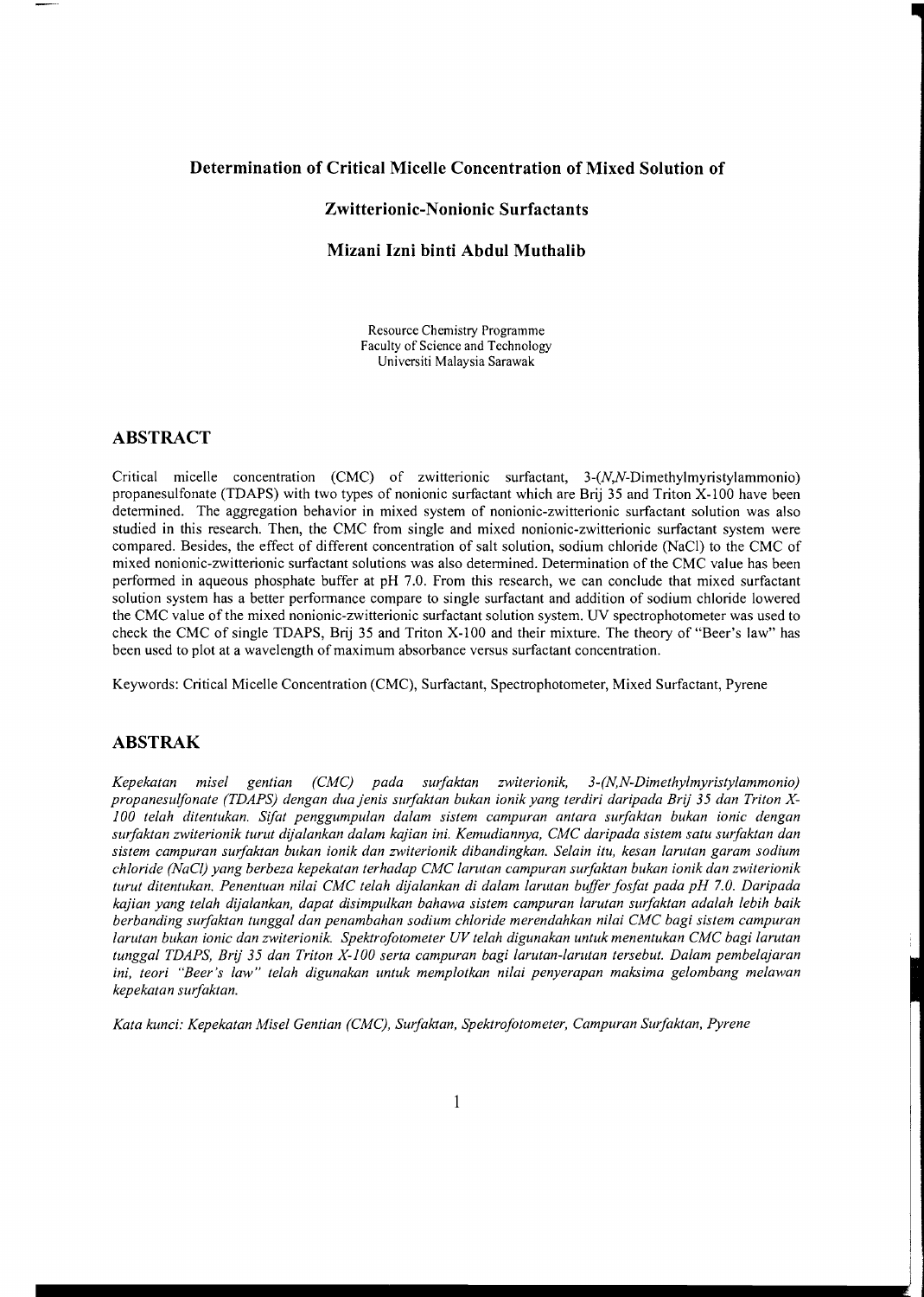#### **1.0 INTRODUCTION**

As a developing country Malaysia has contributed to the major wastewater problems. Industrial wastewater effluents from different industries such as manufacturing, and processing pose effects of our environment and ecosystems. Some of this problem is due to the presence of chemical substance which is called surfactant in water that has been used by human in daily life. Surfactants are organic substances, which significantly decrease the surface tension of water at relatively low concentrations and are at least partially water soluble (Gupta *et at.,* 2003). Surfactants are the organic chemical used in high volumes in detergents, personal care and household cleaning products (Hosseinnia *et ai.,* 2006). They are used in various industrial applications such as textile, detergents, fibers, food, paints, polymers, cosmetics, pharmaceuticals, paper, and mining and pulp industries (Vergili *et ai.,* 2010).

Surfactant is the major components that have been used in high volume in developed countries. The use of surfactants throughout the world is increasing at a rate in excess of the population growth because of generally improved living conditions and processed material availability in the less industrially developed countries of the third world. The increasing demand of surfactant since the middle of this century is causing a great concern about its role in the environmental pollution (Hosseinnia *et ai.,* 2006). Therefore, the quality of human lives and health is related to the availability and safe use of surfactants in the surrounding.

Moreover, surfactants are widely used and are found in a very large number of applications especially in chemical industries. It is because of their remarkable ability to influence the properties of surfaces and interfaces (Schramm *et ai.,* 2000). Surfactant which is also called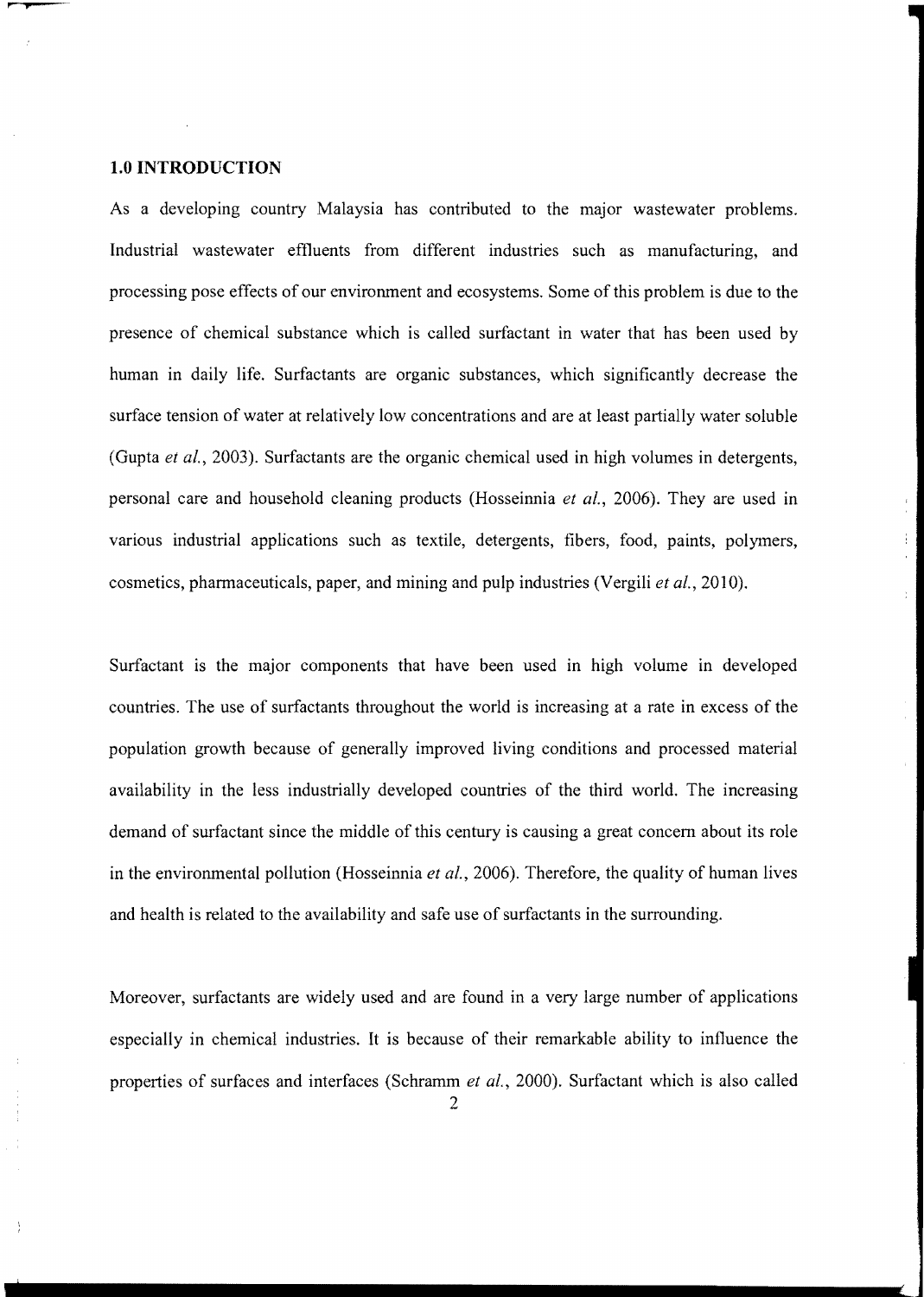surface active chemical agent tends to accumulate at a surface or interface. An interface is the area of contact between two substances. Where the interface is between two substances not in the same phase, the interface is usually called a surface (Perkins *et al.,* 1998). Surface active agents interfere with the ability of the molecules of a substance to interact with one another and, thereby, lower the surface tension of the substance. Surfactants used in industrial applications usually cause a dramatic decrease in surface tension when used at low concentration (Perkins *et* aI., 1998).

Surfactants are adsorbed mainly on the surface of the solution, creating a thin monolayer. When dissolving them, after they reach a certain value of concentration, molecules or ions of surfactants begin to associate and to organize themselves into more complex units called micelles. The characteristic concentration value, where the association process begins, is called the critical micelle concentration (CMC) (Ghosh *et ai.,* 2003). Determination ofCMC is generally based on the localization of the position of a breaking point in the concentration dependencies of selected physical or chemical properties of surfactant solutions (Ghosh *et ai.,*  2003).

In Malaysia, the most application of the surfactants are used in petroleum industry and also, there is more than one type of surfactants which are added in the preparation of various products. However, some of the surfactant which is available on the market today was too expensive and it will contribute to increase the cost of the product prepared by this surfactant for consumers used. Most of the available industries application was used more than one types of surfactant for the production of various products for the consumer, it is because the uses of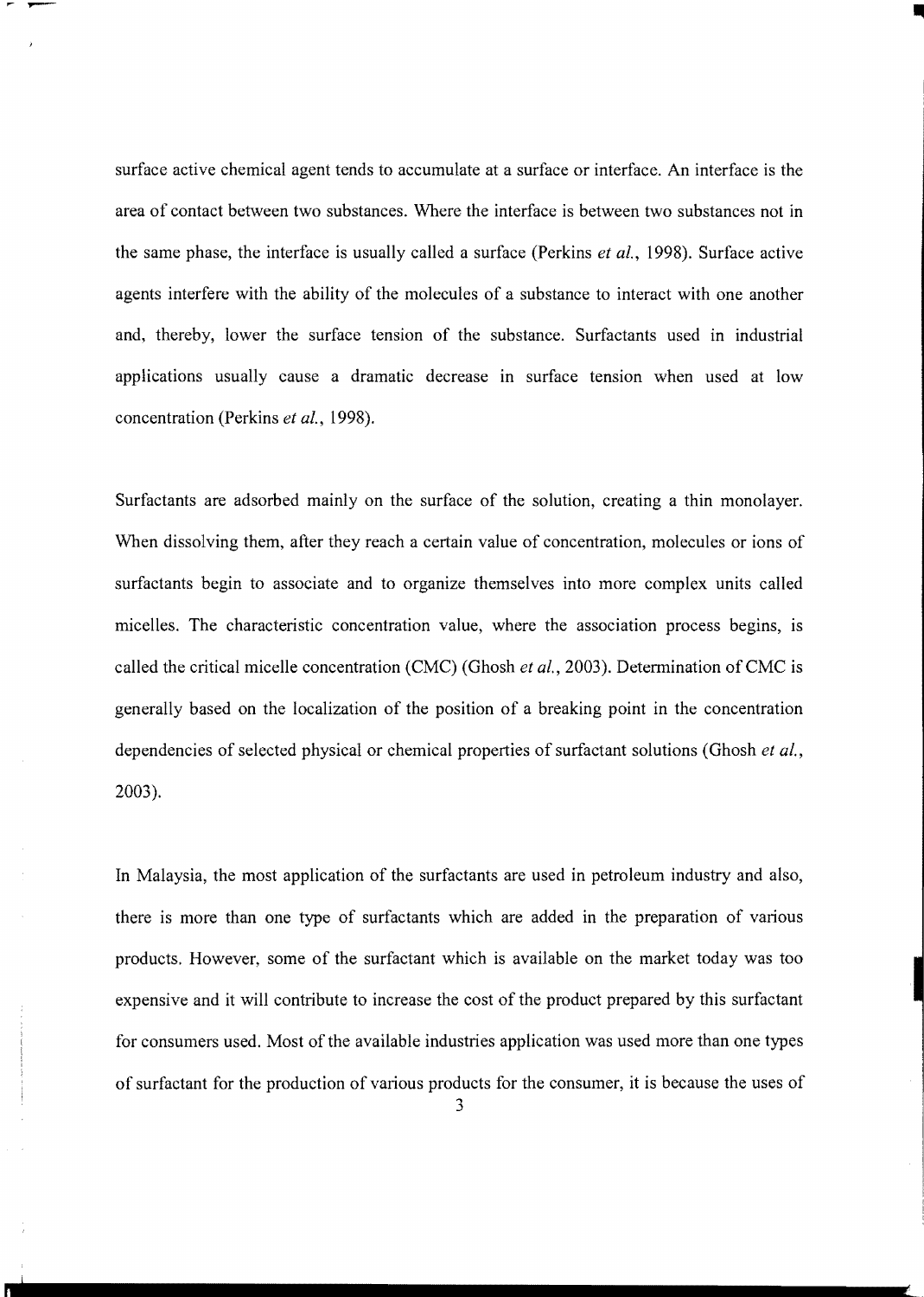the mixture surfactant will reduce the cost of the product and also, the ability of the mixture surfactant function will be increased. Based on Fan *et al.* (2006), there are mixtures of different types of surfactants used in many applications of industry because the solution behaviours of these surfactants can be complementary and found to yield better performance than a single surfactant.

In this research, the CMC of two nonionic surfactants, Brij 35 and Triton X-IOO and one zwitterionic surfactant, TDAPS were determined. Also, the CMC of mixed surfactants were determined in order to compare the CMC between single surfactant with the mixed surfactants system. The CMC was studied in this research because of the improved performance of mixture surfactants is predicted due to the formation of CMC. The CMC value of the selected surfactant which is used in this research will be determined in phosphate buffer as a solvent solution. The surfactants that will be used in this experimentation are Brij 35, Triton X-IOO and TDAPS.

The objectives of this research are:

- (i) To determine the CMC of single nonionic surfactant (Brij 35 and Triton  $X-100$ ) and zwitterionic surfactant, TDAPS.
- (ii) To determine the CMC of mixed surfactants (TDAPS+Brij 35 and TDAPS+Triton X-100)
- (iii) To compare the CMC of single surfactants and mixed surfactants.
- (iv) To measure the effect of added salt (NaCl) to the mixed surfactants.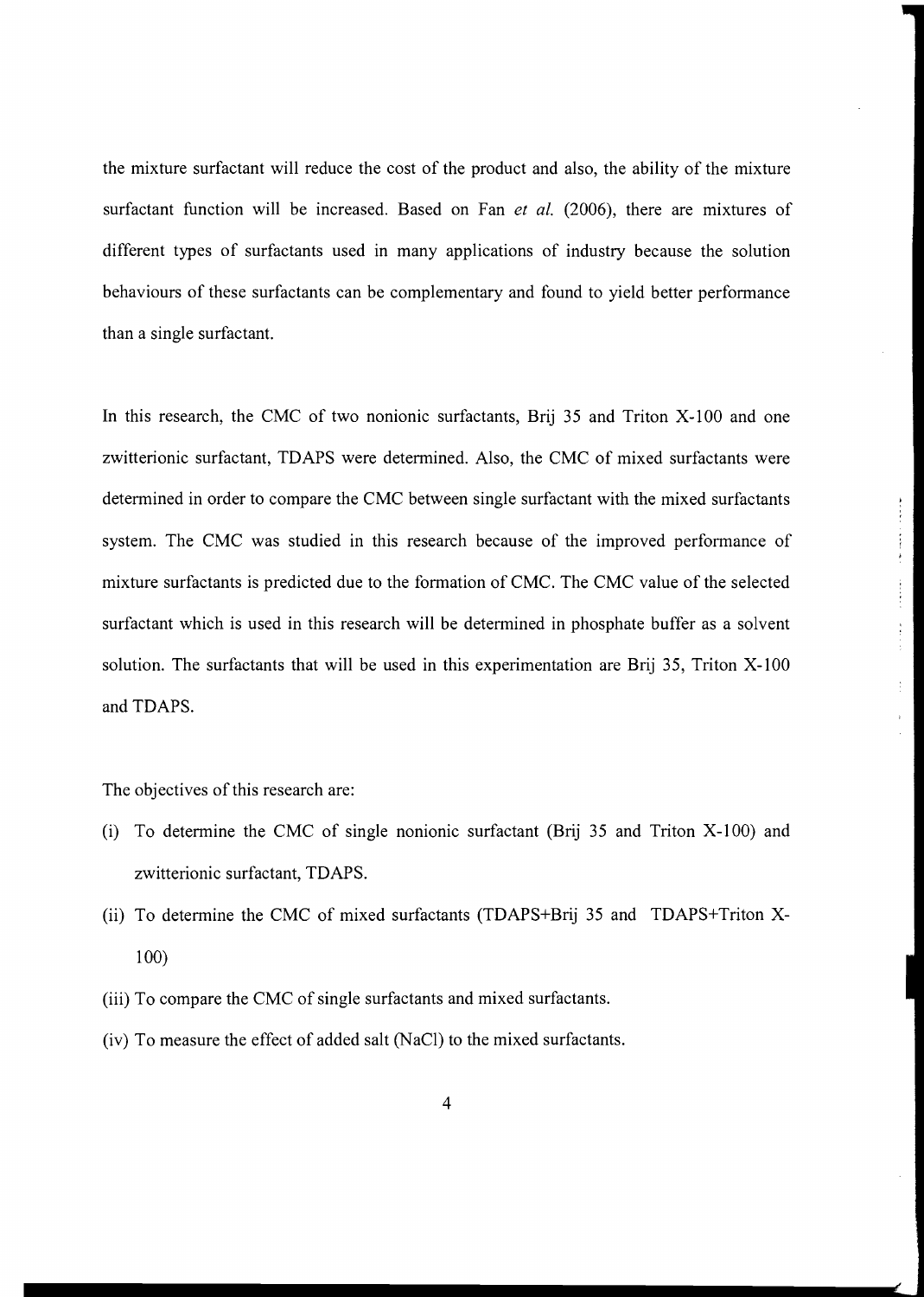#### **2.0 LITERATURE REVIEW**

#### **2.1 Surfactant**

A surfactant is a chemical that stabilizes mixtures of oil and water by reducing the surface tension at the interface between the oil and water molecules (Salager, 2002). Surfactants contain both strong hydrophobic and hydrophilic moieties (Gupta *et al.,* 2003; Purakayastha *et ai.,* 2002). Hydrophobic molecules have a long hydrocarbon radical of carbon atoms while, hydrophilic may or may not ionize depending on the type of surfactant. Beside that, surfactants lower the surface tension of the medium in which it is dissolved, such as air and water, water and stain or between stain and fabric. Also, it has the ability to remove dirt from surfaces such as the human skin, textiles, and other solids (Zhang *et al.,* 2005).

Apart from that, surfactants also called surface active agent is a substance which exhibits some superficial and interfacial activity (Maisuria, 2009). It is known that surfactants are amphipathic molecules which are it consists of two distinctly different characteristics, polar and nonpolar in different parts of the same molecules (Odeh, 2006). Therefore, all amhiphiles do not display such activity, in effect, only the amphiphiles with more or less equilibrated hydrophilic and lipophilic tendencies are likely to migrate to the surface or interface (Salager, 2002).

The surface tension or interfacial tension if the interface is not a surface determines the tendency for surfaces to establish contact with one another. Therefore, surface tension is responsible for the shape of a droplet of liquid. If the surface tension is high, the molecules in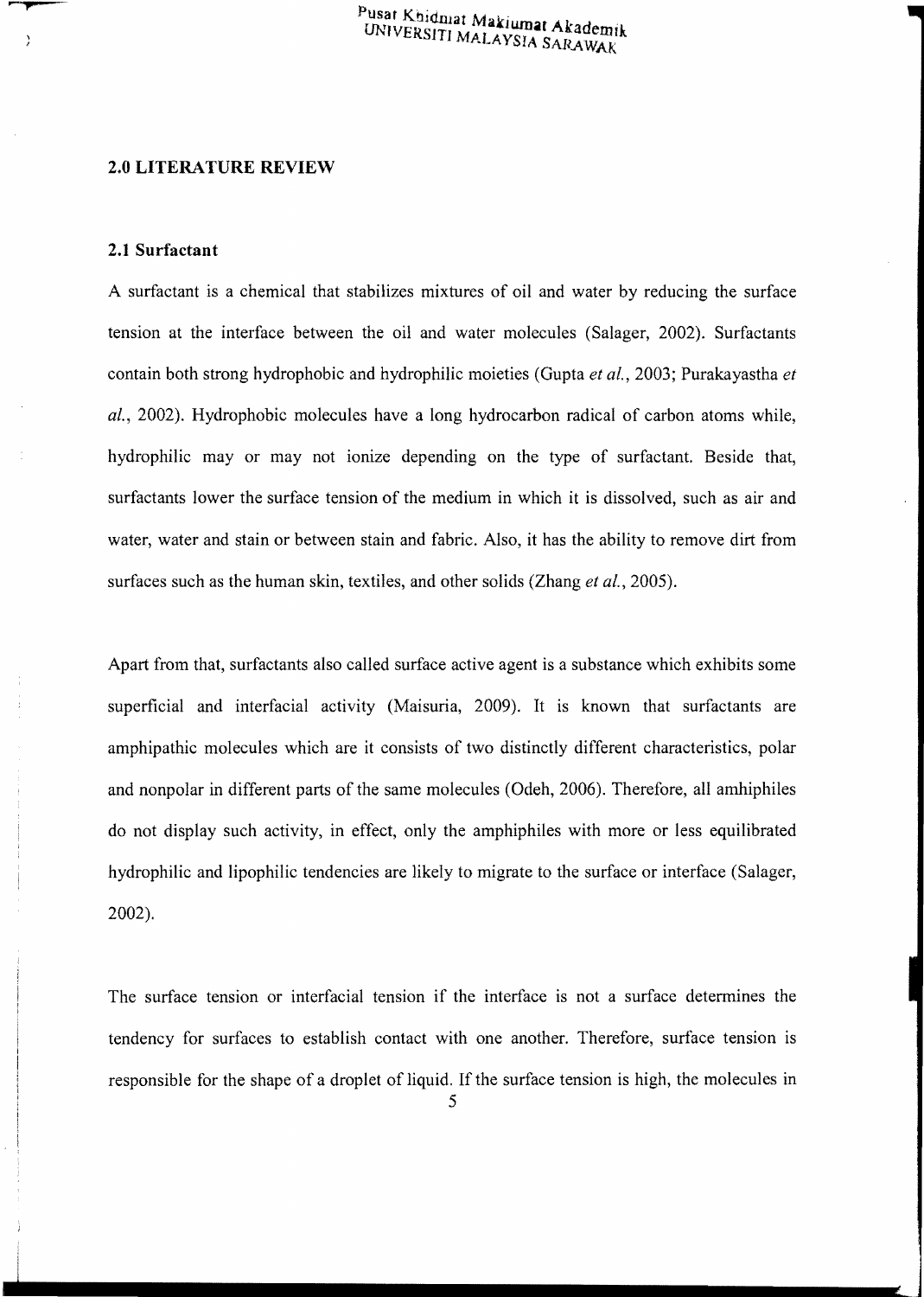the liquid are greatly attracted to one another and not so much to the surrounding air. Surface active agents interfere with the ability of the molecules of a substance to interact with one another and thereby, lower the surface tension of the substance (Salager, 2002).

Hydrophilic molecules in surfactants are composed of ions, polar groups and also non-polar groups consist of electronegative atoms (Fam, 2006). These molecules associate with the hydrogen bonding network in water. Therefore, to classifying the surfactants into such group it is depend on the composition of hydrophilic groups. Surfactants are split into groups depending upon the nature of their hydrophilic head groups (Hargreaves, 2003). Apart from that, surfactants are classified according to their use and many surfactants have several uses as it is very useful compounds.

There are surfactants which carry negative head called anionic, cationic surfactant carry positive head, nonionic is surfactant without any charge in their head, amphoteric or we called it as zwitterionic have both negative and positive head (Hosseinnia *et al.,* 2006). Examples of surfactant are sodium dodecyl sulphate (SDS) which is anionic surfactant, tetradecyl trimethyl ammonium bromide (ITAB) which is cationic surfactant, alkylphenol hydroxypolyethylene (Triton X-IOO) which is nonionic surfactant and tetradecyl ammonia propane sulfonate (TDAPS) is example of zwitterionic surfactant.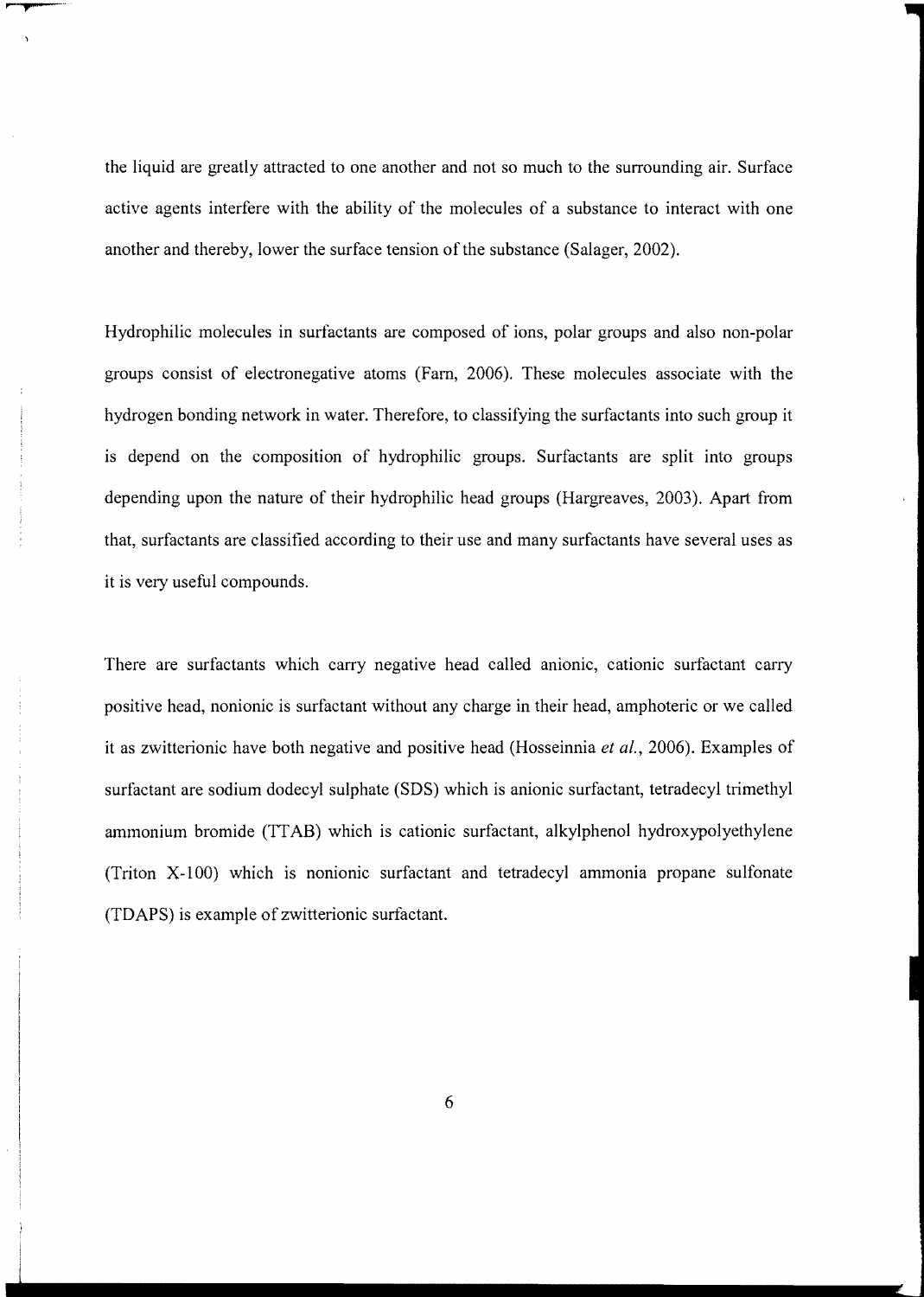## **2.1.1 Anionic Surfactant**

Anionic surfactants have hydrophilic head groups which carry a negative charge. The negative charge is countered by a positive ion, called the counter ion, which is usually a sodium ion but sometimes potassium or ammonium (Hargreaves, 2003). Anionic are classified according to the polar group. There are some classes of the anionic surfactants which are sulphonates, sulfates, phosphate esters, carboxylates, and soaps. Anionic surfactants account for about 50% of the world production (Salager, 2002). They are the most commonly used surfactants due to their properties.

Anionic surfactants have the ability to emulsify oily soils into wash solutions and can lift soils such as particulate from the surface (Salager, 2002). This is due to the negative charged head group of anionic surfactants is repelled from most surfaces, which tend to be slightly negatively charged the reverse action to a cationic surfactant, where the positively charged head group is adsorbed onto a surface, giving an antistatic and conditioning effect (Fam, 2006). Anionic surfactants are the most common and inexpensive surfactant. This surfactant are sold as alkali metal salts or ammonium salts and mainly used in detergent formulations and personal care products (Fam, 2006).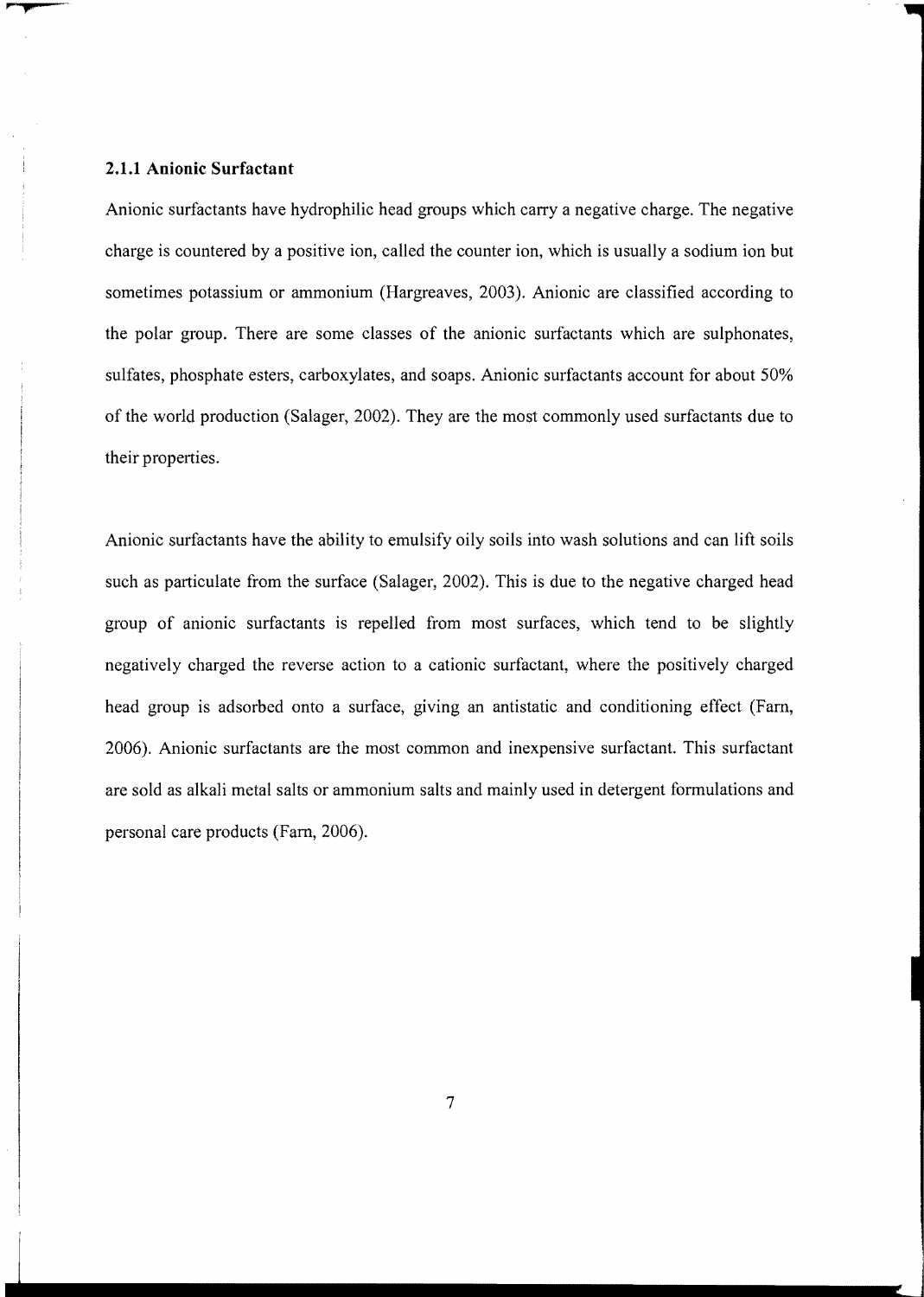#### **2.1.2 Cationic Surfactant**

Cationic surfactants are carries a positive charge on its hydrophilic head group. It will react with chemical groups with counter ions to form stable compounds; therefore it is capable of disrupting biological systems (Salager, 2002). Cationic surfactants also dissociate in water into a negatively charged ion and a positively charged ion and the hydrophilic head is positively charged. Due to this property of cationic surfactants, it is strongly adsorb onto negatively charged surfaces such as fabric, hair and cell membrane of bacteria (Farn, 2006). Cationic surfactants are used as fabric softeners, hair conditioners and antibacterial agents (Farn, 2006). Also, they are used in textile manufacturing to delay dye adsorption (Salager, 2002).

When the cationic surfactants attracted to an anionic surfactant molecule it produce both hydrophiles bond together (Salager, 2002). The reactivity of surfactants will lose and will form a large molecule that is all lipophile. It is more expensive than anionic surfactant, because of the high pressure hydrogenation reaction to be carried out during their synthesis. Also, only small parts of the original raw material end up as the desired product (Hargreaves, 2003).

There are widely uses of quaternary ammonium compounds, QAC in industries such as tetradecyl trimethyl ammonium bromide, TTMA, ethonium, and benzyl diisobutyl phenoxyetoxy-etoxydimethyl ammonium chloride. These surfactants found in the sewage waters of such industries as oil, petrochemicals, gas, chemicals, fertilizers and automobiles (Ostroumov, 2006).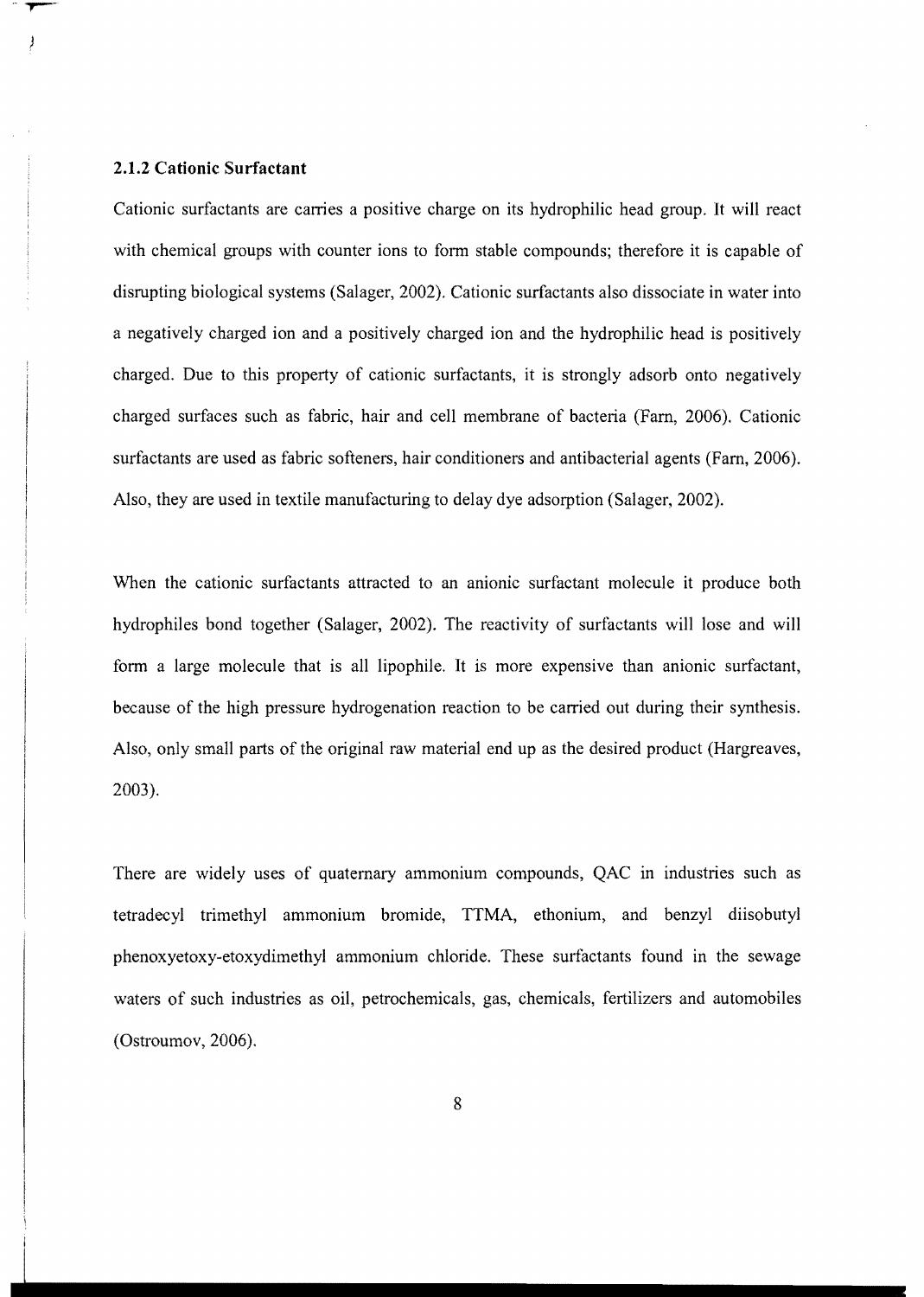#### **2.1.3 Nonionic Surfactant**

Nonionic surfactants are surface active agents which do not dissociate into ions in aqueous solutions, unlike anionic surfactants which have a negative charge and cationic surfactants which have a positive charge in aqueous solution. Nonionic surfactant does not ionizes in aqueous solution. It is because of their hydrophilic group is of a nondissociable type for example alcohol, phenol, ether, ester or amide (Hargreaves, 2003). Therefore, for nonionic detergents the CMC is relatively unaffected by ionic strength, but increases significantly with higher temperature.

Nonionic surfactants are more widely used as detergents than ionic surfactants because anionic surfactants are insoluble in many hard water and cationic surfactants are considered to be poor cleaners. In addition to detergency, nonionic surfactants show excellent solvency, low foam properties and chemical stability (Fam, 2006). 45% of the overall industrial productions are consisting of nonionic surfactant (Salager, 2002). Non-ionic surfactants are commonly used in the formulation of emulsifier, dispersant and low temperature detergents (Fam, 2006). Nonionic has excellent emulsifying properties and wide variety of different molecular structures. It can be manufactured from a wide range based on their renewable resources.

The hydrophilic group of nonionic surfactants is a polymerized alkene oxide, water soluble polyether with 10 to 100 units length typically (Fam, 2006). They are prepared by polymerization of ethylene oxide, propylene oxide, and butylene oxide in the same molecule. Depending on the ratio and order of oxide addition, together with the number of carbon atoms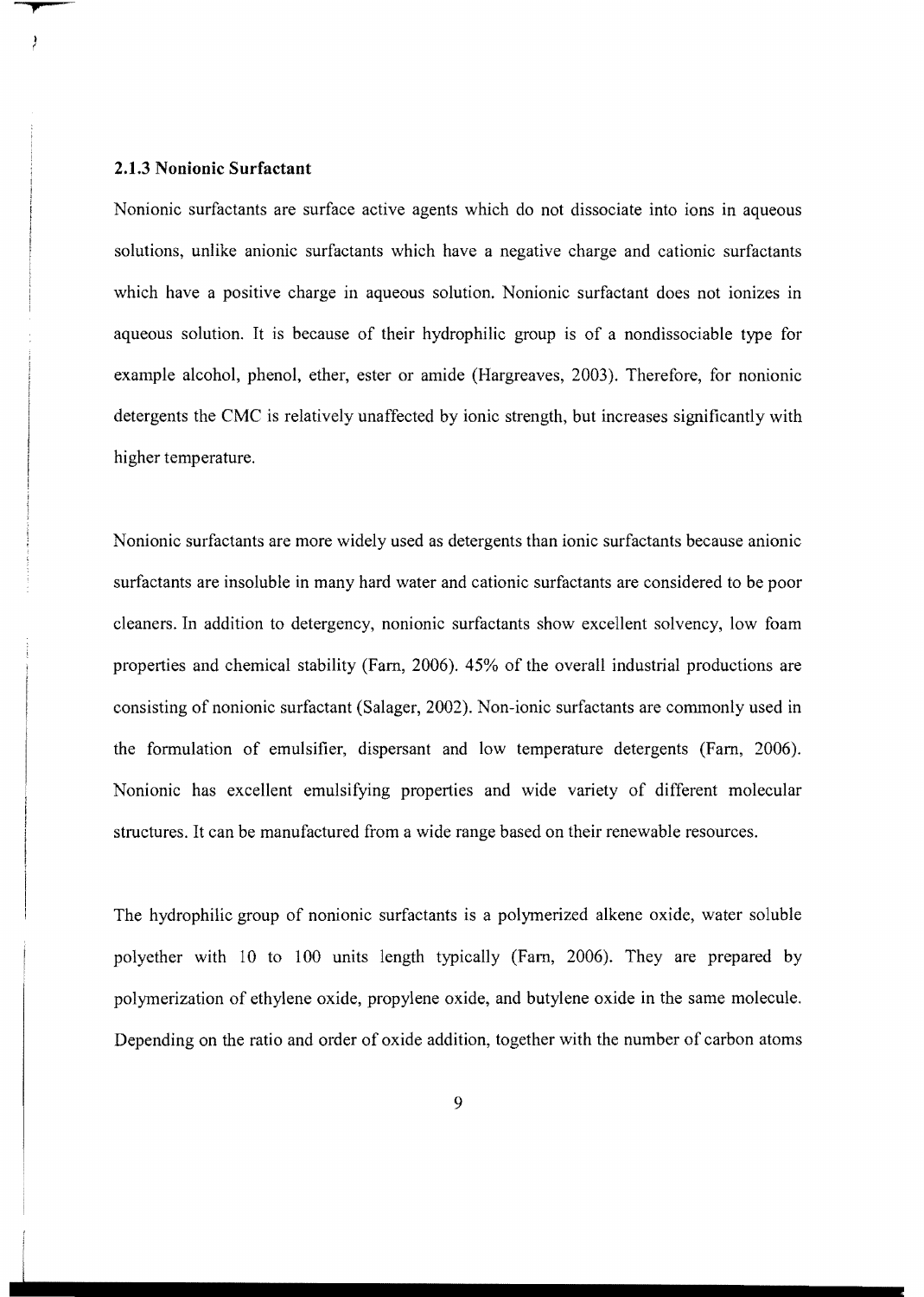which vary the chemical and physical properties, nonionic surfactant is used as a wetting agent, a detergent or an emulsifier (Ostroumov, 2006).

#### **2.1.3.1 Alkylphenol Hydroxypolyethylene (Triton x-tOO)**

Triton X-IOO (alkylphenol hydroxypolyethylene) is a commercial name for oxyethylated alkyl phenol ether and the molecular weight of this surfactant is 624.9 (Ostroumov, 2006). The molecular formula of Triton X is  $C_{14}H_{22}O(C_2H_4O)$ <sub>n</sub>. The range of n value is 9 to 10. The structure of Triton X-100 is:



Triton X-IOO can be used in every type of liquid, paste, and powdered cleaning compound. Triton X-IOO is a colourless transparent viscous fluid and it properties; dissolves in hard and soft water, ethanol, benzene, CMC value of 0.24-0.9 mmol/L; aggregation number, 140; mean micellar weight, 90000 the fractions with different boiling temperature have different micellar weights (Ostroumov, 2006).

According to Zhu *et al.,* it is predicted the CMC of Triton X-100 is 0.2-0.3 mM. Triton X-100 can be found in several types of cleaning compound, ranging from heavy-duty industrial products to gentle detergents. It is also a popular ingredient in homemade vinyl record cleaning fluids together with distilled water and isopropanol (Fam, 2006).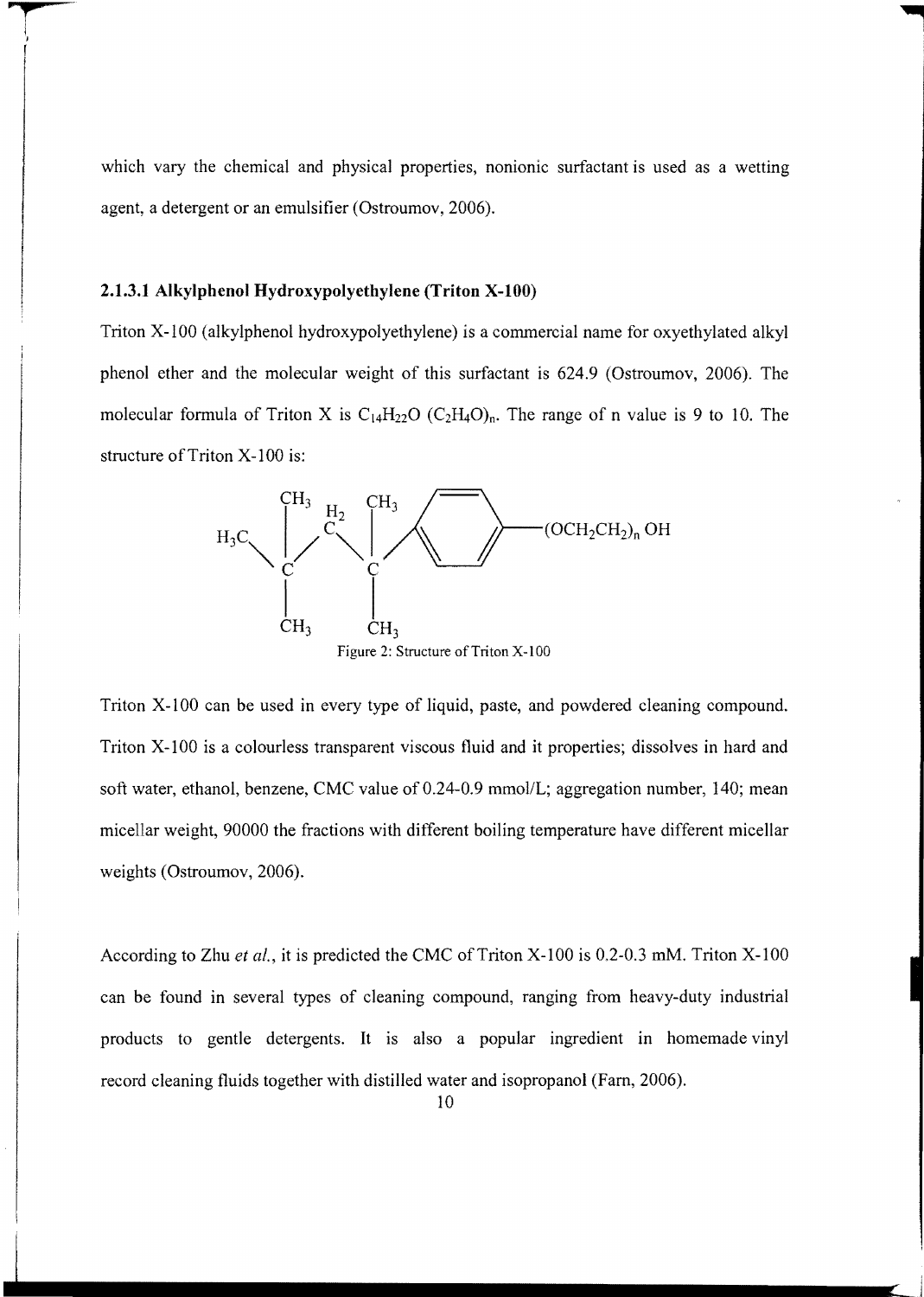However, Triton X surfactants show different properties when they dissolve in different solvents. The aggregation can occur in some solvents, depending on the interactions between solvent and solute in the system. Therefore, the addition of a surfactant to a solvent will give rise to a solute-solvent interaction and change the solute-solute and solvent-solvent interactions as well.

#### 2.1.3.2 Polyoxyethylene **Lauryl Ether (Brij** 35)

The molecular formula of Brij 35 is  $C_{12}H_{25}O$  (CH<sub>2</sub>CH<sub>2</sub>O)<sub>23</sub>H. The CMC value of Brij 35 is 5 to 9  $\mu$ M (Ostroumov, 2006). However, at the temperature range about 20-25 °C the CMC of Brij-35 is 0.09 mM. The molecular weight is 1199.56 g/mole while, the boiling point is above 100°C and melting point is 33°C.

According to Cheng (1994), polyoxyethylene lauryl ether also known as Brij 35 is widely used in biochemical and chemical processes for their qualities such as high stability, it welldissolved and the important is the ability of mixing with other surfactants. The reactivity of polyoxyethylene lauryl ether is incompatible with strong oxidizing agents and strong bases. Brij 35 is soluble in cold water and in mineral and vegetable oils.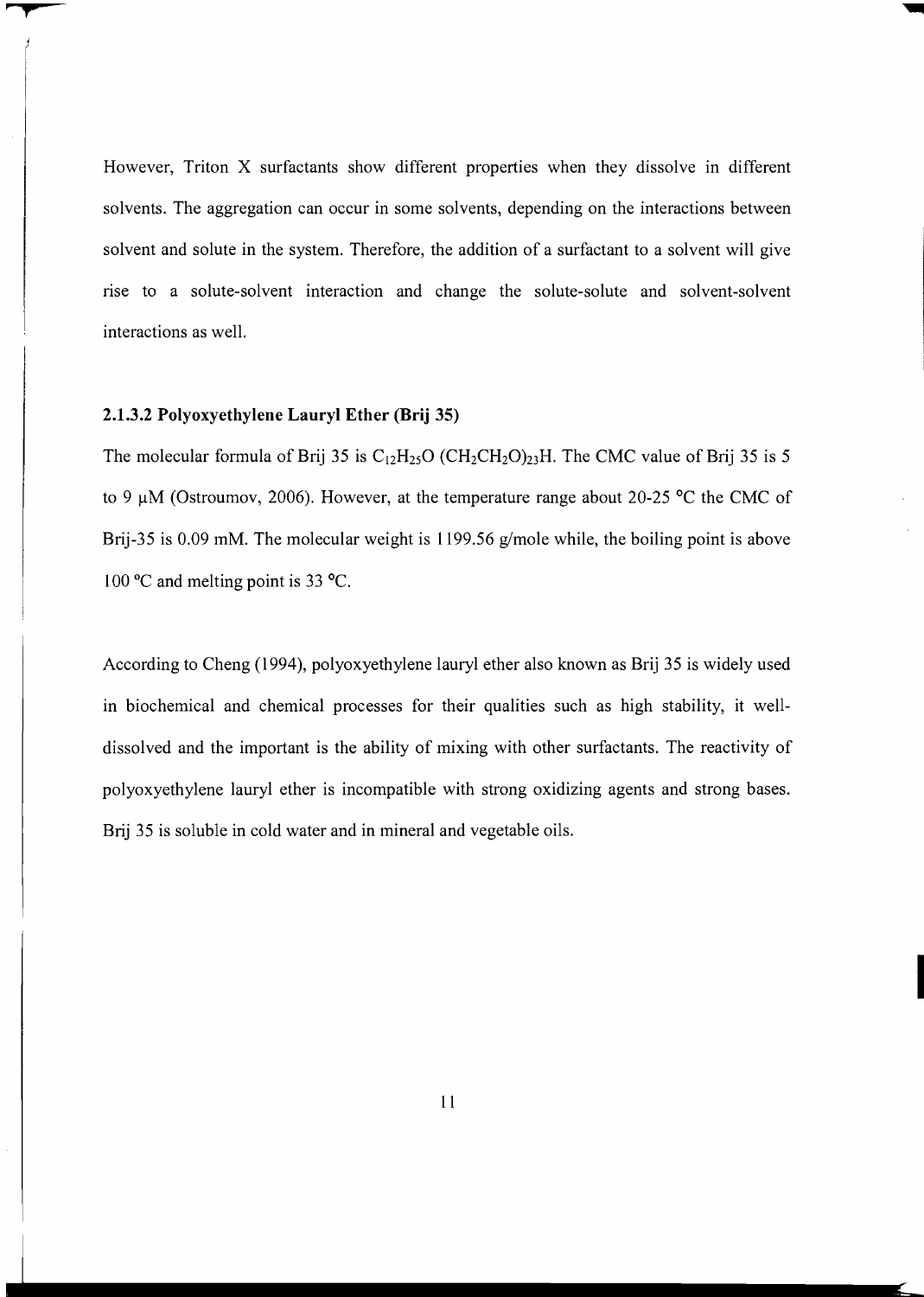#### **2.1.4 Amphoteric or Zwitterionic Surfactant**

This type of surfactants is very unique because it has the combination properties of two types of surfactants. Amphoteric surfactant form when a single surfactant molecule exhibit both anionic and cationic dissociations (Fam, 2006). It has the ability to support both positive and negative charges and also it is usually have large head groups, the hydrophilic portion of the molecule that exhibits an affinity for the aqueous phase. Amphoteric property makes them desirable secondary surfactants because it has the ability to modify micellar structure (Fam, 2006).

Some amphoteric surfactants are insensitive to pH, whereas others are cationic at low pH and anionic at high pH, with an amphoteric behavior at intermediate pH (Hargreaves, 2003). The pH determines which of the groups would dominate, by favoring one or the other ionization: anionic at alkaline pH and cationic at acid pH (Hargreaves, 2003). Amphoteric surfactants are generally quite expensive, and consequently, their uses are limited to very special applications such as cosmetics where their high biological compatibility and low toxicity is of primary importance (Salager, 2002).

Besides, zwiterionic surfactants are cations in acidic solutions, anions in alkaline solutions and both ionic groups show equal ionization and behave uncharged in an intermediate pH range (Fam, 2006). This surfactant used in toiletries, baby shampoos, daily cleaners and detergents. Also, amphoterics are used in formulations with other types of surfactant such as anionic or nonionic surfactants by modify the solubility, micelle size, foam stability, detergency and viscosity of various cleaning systems and emulsions in industries.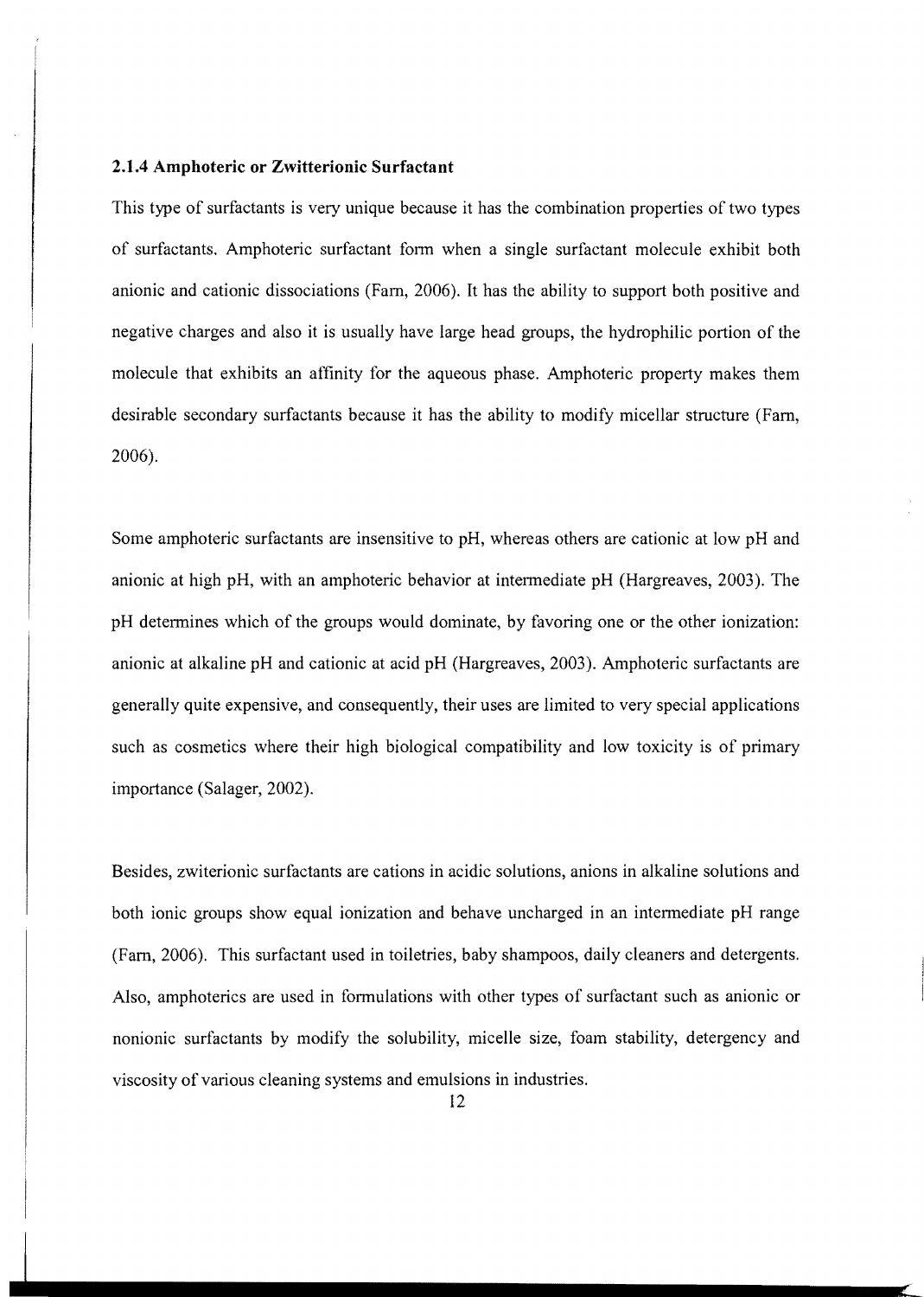# **2.1.4.1 Tetradecyl Ammonia Propane Sulfonate (TDAPS)**



Figure 3: Structure of Tetradecyl Ammonia Propane sulfonate (TDAPS)

Tetradecyl ammonia propane sulfonate (TDAPS) is one of the examples of zwitterionic surfactant. TDAPS molar mass is about 363.6 with chemical formula  $C_{19}H_{41}NO_3S$ (Ostroumov, 2006). Normally the CMC value of this surfactant is about 100-400  $\mu$ M and it is present in white solid form. This CMC value was also reported by Mullally *et al. (2004).* 

At high pH tetradecyl ammonia propane sulfonate, TDAPS is good detergent and foaming agent. However, due to their carboxylic acid groups, these surfactants are sensitive to divalent cations. They are generally based on amino acid structure and the most biodegradable surfactants available to the formulator (Fam, 2006). TDAPS have the minimal impact on the environmental.

They are found in softeners for textiles, hair rinse formulas, and corrosion inhibition additives (Salager, 2002). Also, it have good hard water tolerance and have applications including metal cleaning as well as personal cleansing (Fam, 2006).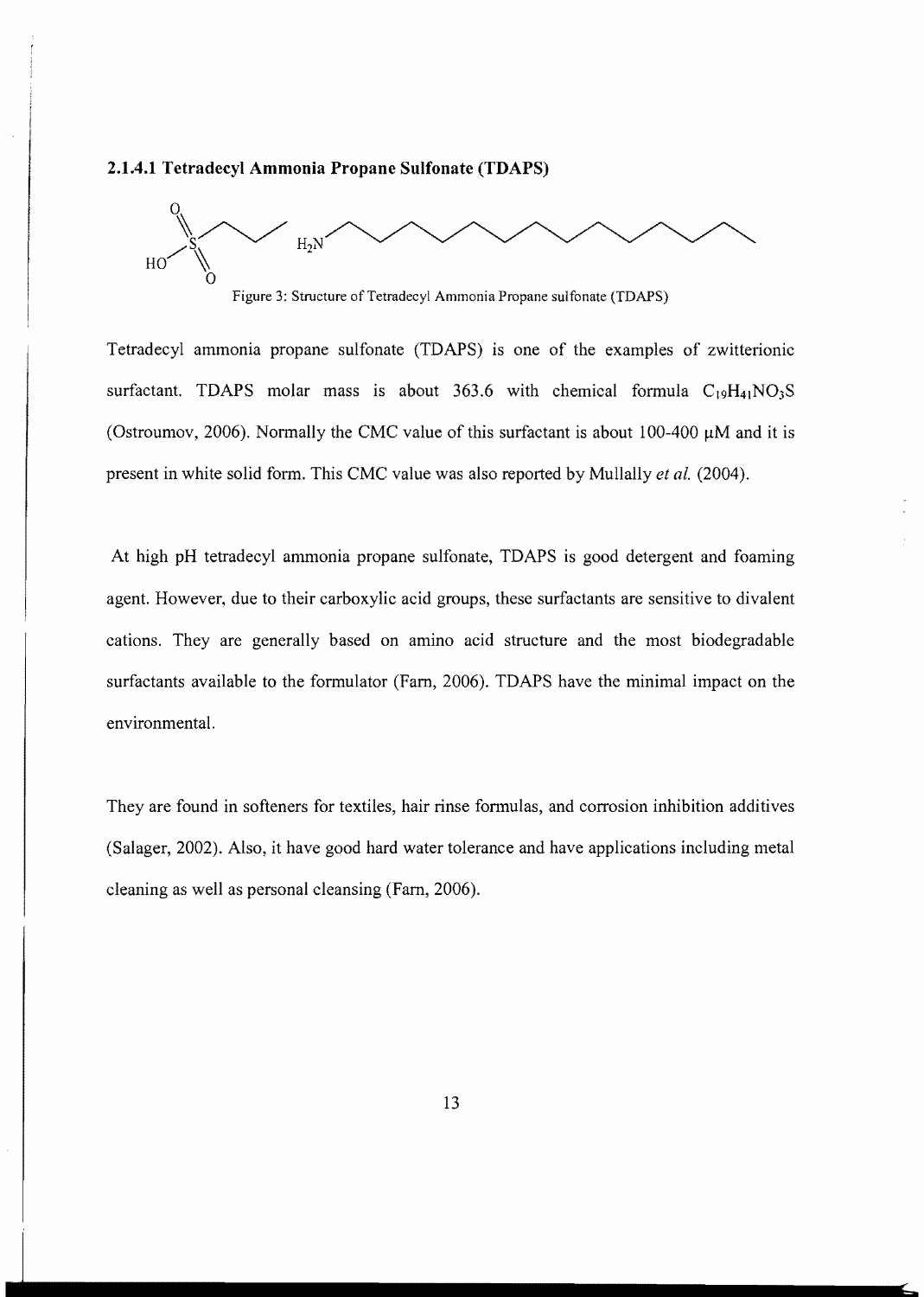#### **2.2 Mixed Surfactant**

There are more than one surfactant have being used in order to improve the properties of certain products. Through the research on mixture surfactants, it was proved that the mixture of surfactants was found to have better performance than a single surfactant in many applications in industries. In addition, when the different types of the surfactant are added together it is expected to have various physical properties and also, aggregation morphology (Shiloach *et ai.,* 1998).

According to Farn (2006), the CMC of the mixture is either the intermediate value between the CMC values of each surfactant, less than any of the surfactant CMC (positive synergism) or larger than any of the surfactant CMC(negative synergism). The CMC of the mixture system which contain two surfactants and mixed micelles can be shown through this equation:

$$
\frac{1}{\text{CMC}_{\text{mixture}}} = \frac{x}{\text{CMC}_1} + \frac{(1 - x)}{\text{CMC}_2}
$$
 (1)

Where x is the mole fraction of the surfactant 1 in the solution on a surfactant base and  $CMC<sub>1</sub>$ and CMC2 are the critical micelle concentrations of pure surfactants 1 and 2 respectively.

Based on the review of scientific literature on the effect of surfactant mixture of nonionic and anionic surfactants which has been conducted to determine their effects on bacterial oxidation in crude oil was proved the mixture surfactant have perform better than the individual components (Bruheim *et al.,* 1999). Also, there is a studies related to foam dynamic properties through the surfactant mixture contain an anionic surfactant and zwitterionic surfactant for the control of bubble surface mobility (Golemanov *et ai.,* 2008). The mixture of two oppositely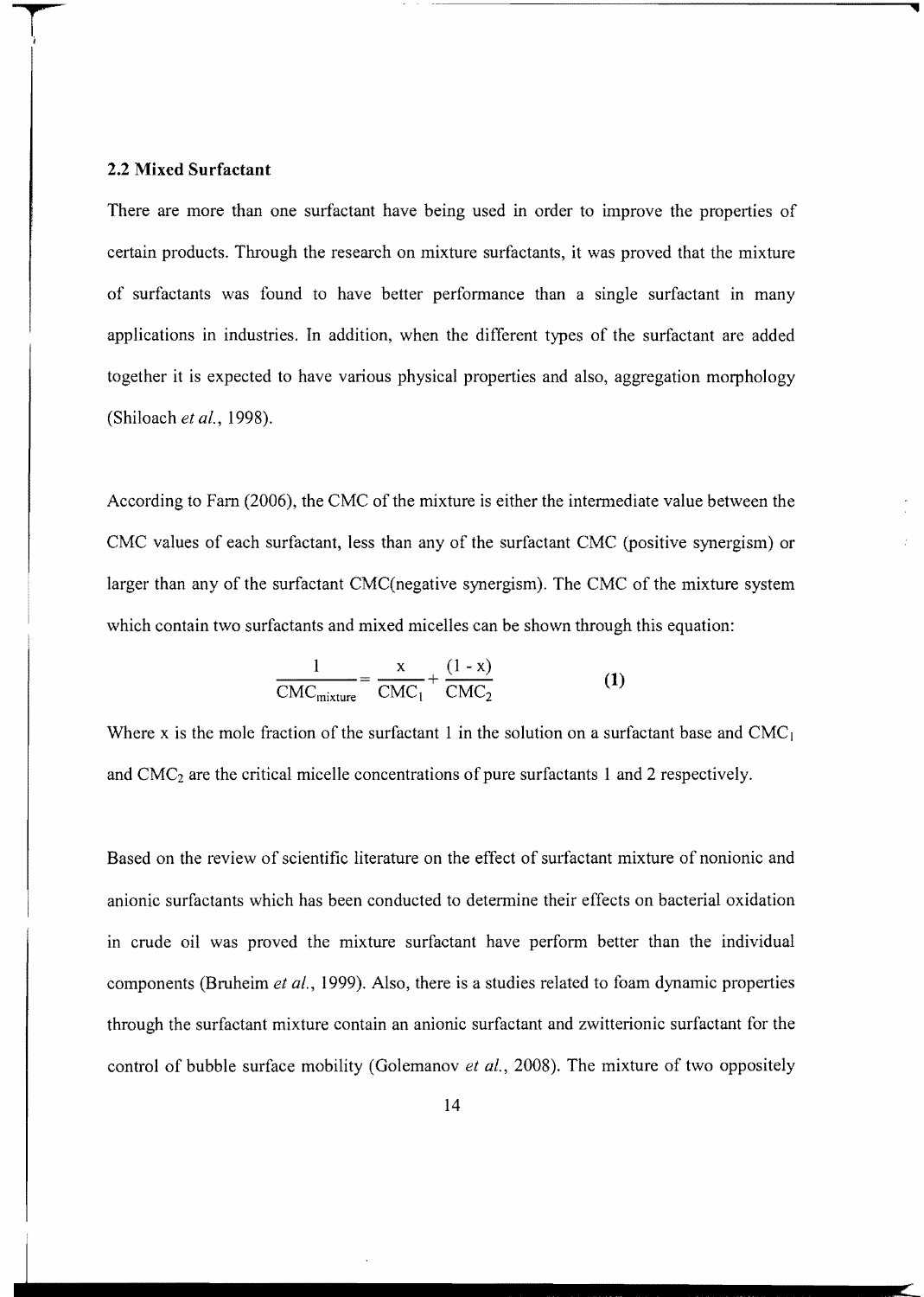charged polyelectrolytes shows a strongly associative behavior which can be demonstrated by a strong tendency to phase separation (Holmberg, 2002). A mixture of an opposite charged surfactant will also associate strongly.

As the mixture surfactants are more effectiveness and more valuable to be used in industries nowadays, many researching have being conducted by scientists in order to find the way to improve the properties of the surfactant to be function well. There is a research reports on the evaluation of synergism of adsorption onto solid surfaces by using anionic and cationic surfactants mixture (Fuangswasdi *et al.,* 2006). Research conducted by Zhang (2005) has found that CMC of mixed surfactant will become lower than their single CMC value of the surfactants. This is based on the result gain from the mixture of anionic surfactant, sodium dodecyl sulphate (SDS) and cationic surfactant, cetyl trimethyl ammonium bromide (CTAB) which gave the CMC value of 0.11 mM and 0.135 mM respectively, where the value is significantly lowered than single surfactant of SDS which is 7 mM and CTAB is 0.9 mM.

## **2.3 Critical Micelle Concentration (CMC)**

CMC is the concentration at which aggregation occurs. As the lipophilic section of the surfactant chain increases in length its water solubility gets less and this corresponds to a lowering of the CMC (Hargreaves, 2003). The CMC can be described as it is the solution concentration at which surfactant molecules begin to self-associate to form stable aggregates known as micelles. Therefore, CMC is an important parameter used in a wide variety of industrial applications involving adsorption of surfactant molecules at interfaces such as foams, emulsions, suspensions and surface coatings (Holmberg, 2002).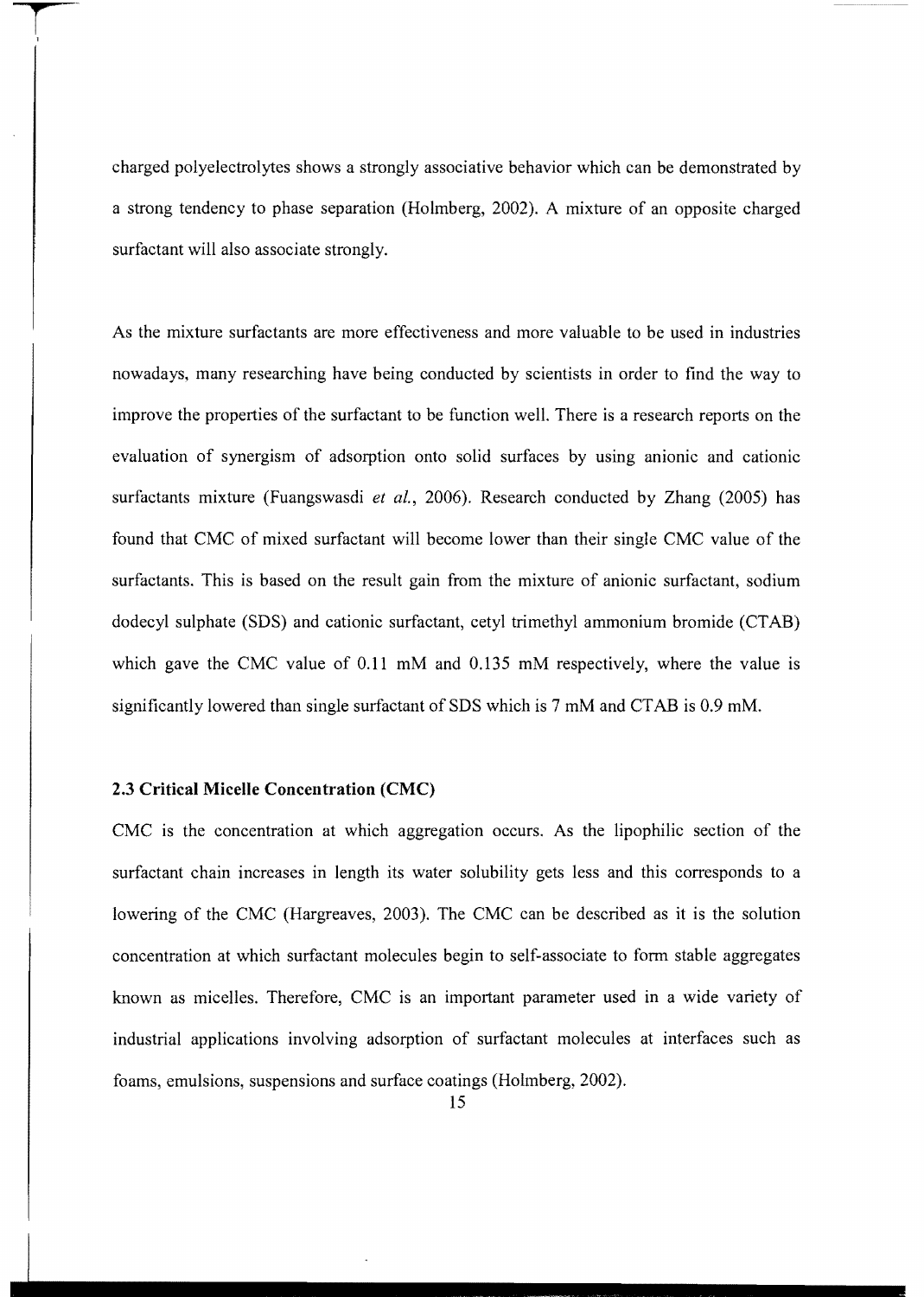At the CMC, solutions containing surfactants exhibit drastic changes in physical and chemical properties such as surface tension, electrical conductivity and detergent activity. There is several numbers of methods that can be used to determine the CMC including capillary electrophoresis, tensiometry, conductometry, fluorescence anisotropy probe, light scattering, fluorimetry, calorimetry, spectrophotometry, ion-selective electrodes, polarography and nuclear magnetic resonance (NMR) spectroscopy (Tan *et al.,* 2010). It is also proved by Deguchi and Meguro (1971), the CMC of nonionic surfactants can be determined by many methods such as surface tension and dye solubilization. Experimentally, the CMC is determined from the discontinuity or infection point in the plot of a physical property of the solution as a function of surfactant concentration (Holmberg, 2002).

Apart from that, there are many factors which can make the CMC value different from that determined in pure water such as addition of electrolytes, buffer pH, temperature, addition of organic modifiers, ionic strength of the aqueous solution and presence of additives (Fuguet *et*  al., 2005). Normally, the typical CMC values at room temperature are  $10^{-3}$ - $10^{-2}$  M for anionic surfactants,  $10^{-3}$ - $10^{-1}$  M for amphoteric and cationic surfactants and  $10^{-5}$ - $10^{-4}$  M for non-ionic surfactants according to Farm (2006). A review of scientific literature by Muherei *et al.* (2009) found that there is a study of surfactant mixture in soil which CMC was became the most important parameter in terms of the ability of a surfactant to mobilize or solubilize hydrophobic contaminants in contaminated soil.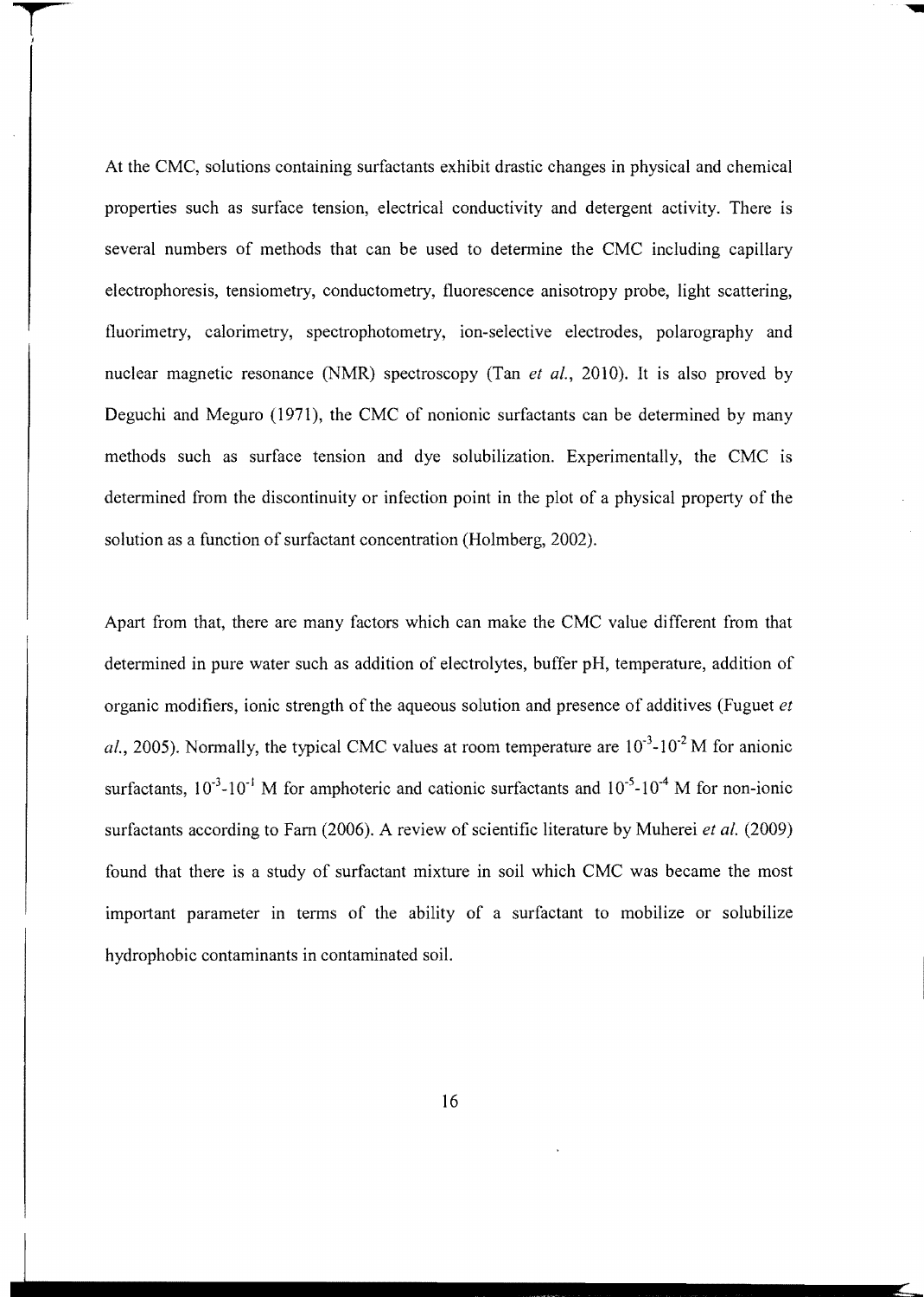#### **2.4 Pyrene and Surfactant**



Figure 4: Structure of Pyrene

Pyrene is one of a group of chemicals called polycyclic aromatic hydrocarbons (PAHs). These compounds fonned in both natural and manmade processes and widely found in human environment. The molecular formula for pyrene is  $C_{16}H_{10}$  with molar mass is 202.25 *g/mol.* The melting point for pyrene is 145-148 °C and it boilng point is 404 °C. There are four aromatic fused rings in pyrene sturucture, as shown above in the Figure 4. Also, it presence as colorless crystal-like solid but can also look yellow. Most of the PAHs are used to conduct research because it is used to make dyes, plastics and pesticides.

PAHs are slightly soluble in organic solvents and insoluble in water. Therefore, pyrene was used as an indicator to detect the specific absorbance of the solution systems at certain wavelength. According to Diaz *et al.* (2007), pyrene was used to absorb light below 350 nm through spectroscopic methods. Most of the absorption activity in the solution system was depended on the concentration of the pyrene presence in.

Pyrene used as a dye and it is the most important substance which can be used to detennine the CMC in the surfactant solution. There is a major study involve the uses of pyrene in the